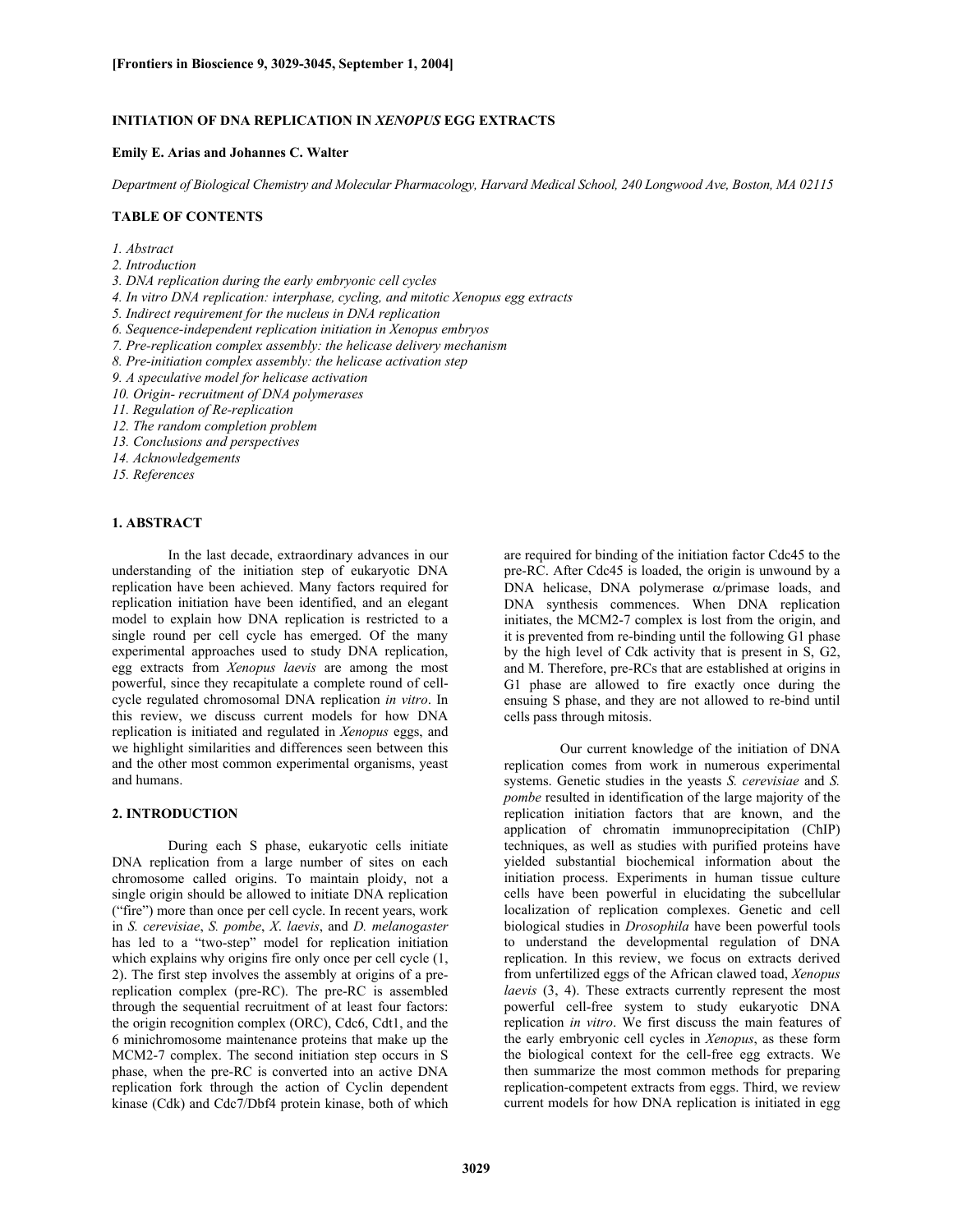extracts, including how replication initiation sites are selected on the chromosome, how ORC leads to the assembly of pre-RCs, how pre-RCs are activated at the onset of S phase, and how a single, complete round of DNA replication is achieved during each embryonic cell cycle. Throughout, we compare the findings in *Xenopus* with the data from other systems, particularly yeast and humans, as there are fundamental similarities and differences between these systems.

# **3. DNA REPLICATION DURING THE EARLY EMBRYONIC CELL CYCLES**

Before fertilization, mature oocytes are arrested in metaphase of meiosis II by cytostatic factor (CSF), which maintains high intra-cellular levels of Cdk1/Cyclin B (traditionally known as maturation promoting factor, MPF) (reviewed in (5)). The mature oocytes pass down the oviduct and emerge from the frog as unfertilized eggs. Upon fertilization by sperm, a transient increase in cytoplasmic calcium concentration leads to destruction of CSF and Cyclin B, and concomitant transit of the egg from metaphase, through anaphase, to interphase. The first cell cycle after fertilization involves fusion of the male and female pronuclei, DNA replication of the zygotic genome, and mitosis. This cell cycle lasts about 75 minutes. The next 11 cell cycles are more rapid, each lasting about 30 minutes. During these early embryonic cell cycles, a  $\sim$  20 minute S phase alternates with a  $\sim$ 10 minute M phase, and there are no G1 or G2 phases. These initial cell divisions are synchronous, do not involve cell growth, and effectively increase both cell number and nuclear content (DNA) of the embryo in a short period of time. After 12 cell cycles, the embryo progresses through the midblastula transition (MBT), a key developmental milestone characterized by elongation of the cell cycle and onset of zygotic transcription (6, 7). Entry into the MBT is triggered once a specific ratio of nuclear content to cytoplasm is reached. As an illustration of how the nucleocytoplasmic ratio changes, a fertilized *Xenopus* egg initially contains the equivalent of 1 diploid nucleus in a volume of ~1uL. After 12 cell cycles and no cell growth, the concentration of diploid nuclei approaches  $2^{11}$  or  $\sim$ 2000/uL. With respect to how the nucleocytoplasmic ratio controls the MBT, it has been postulated that a critical regulator of the cell cycle that is present in excess in the unfertilized egg becomes limiting as nuclear content increases.

The reason why DNA can be replicated so quickly during the embryonic S phase is that the distance between initiation events (the replicon size) is only about 10 kb (8). This contrasts with somatic cells of *Xenopus* and other organisms where the replicon size is 100-200 kb and S phase lasts several hours  $(9, 10)$ . The transition between a rapid embryonic S phase with short replicons and a slower somatic S phase with large replicons is presumed to occur at the MBT. Consistent with this idea, the replicon size at the rDNA locus was seen to increase after the MBT (11). In addition, the transition from small to large replicon size can be recapitulated by titrating DNA into replicationcompetent egg extracts (see below), and the transition occurs at a nucleocytoplasmic ratio similar to that observed

at the MBT *in vivo* (12). The initiation of DNA replication is sequence-independent before the MBT (see Section 6). However, after the MBT, it becomes restricted to certain regions of the chromosome. Thus, at the rDNA locus, the initiation of DNA replication after the MBT is localized to the intergenic region and is excluded from the transcription units (11). Interestingly, it has been proposed that the increase in the length of S phase is the underlying trigger for the MBT because the longer interphase which results allows expression of genes whose transcripts would normally be aborted in mitosis (13, 14). As such, the change in replicon size may represent a key regulator of development.

## **4.** *IN VITRO* **DNA REPLICATION: INTERPHASE, CYCLING, AND MITOTIC** *XENOPUS* **EGG EXTRACTS**

Extracts derived from unfertilized eggs recapitulate DNA replication with characteristics similar to what is seen in the pre-MBT cell-cycles. There are three ways to prepare replication-competent extracts from unfertilized eggs (for detailed procedures, see (15-17)). The simplest approach is to crush the unfertilized eggs at 16,000  $x$  g in the presence of cycloheximide (Figure 1A, I;  $(3, 4)$ ). Crushing leads to release of  $Ca^{2+}$  and degradation of Cyclin B. A low speed cytoplasmic fraction referred to as "Low Speed S Phase extract" or LSS is harvested. The presence of cycloheximide prevents re-synthesis of Cyclin B, and the extracts are permanently arrested in interphase. To carry out DNA replication, demembranated sperm chromatin is added as a DNA template. Upon addition to LSS, sperm chromatin undergoes a series of distinctive transformations. In the first five minutes, nucleoplasmin leads to removal of protamines from the sperm and deposition of histones H2A and H2B (18). Within  $\sim$ 15 minutes, pre-RCs form on the chromatin. Finally, nuclear membrane vesicles bind to the surface of the sperm chromatin, fuse, and insert nuclear pore complexes to generate a transport-competent nuclear envelope (19), an apparent pre-requisite for DNA replication (20, 21). The two major steps in the assembly of a replication competent nucleus, pre-RC and nuclear envelope formation, can be separated by further fractionation of the LSS at 260,000 x *g* into "High Speed Supernatant" (HSS) and a fraction of nuclear membrane vesicles (4). HSS assembles pre-RCs on added sperm chromatin (22), but no nucleus formation or DNA replication occurs unless membrane vesicles are also supplied  $(4)$ .

A simple variation of the above procedure is to omit cycloheximide (Figure 1A, II; (23-25)). In this case, extracts enter interphase upon crushing, and they immediately begin to re-synthesize Cyclin B. As a result, they re-enter mitosis. Sperm chromatin added to these extracts can undergo up to 5 rounds of DNA replication and mitosis, making them ideal to study the cell cycle regulation of DNA replication. A third variation involves crushing the unfertilized eggs in the presence of EGTA, which chelates  $Ca^{2+}$  (Figure 1A, III; (26)). The resulting egg extract is arrested in metaphase of meiosis II with high Cdk1/Cyclin B activity. Sperm chromatin added to this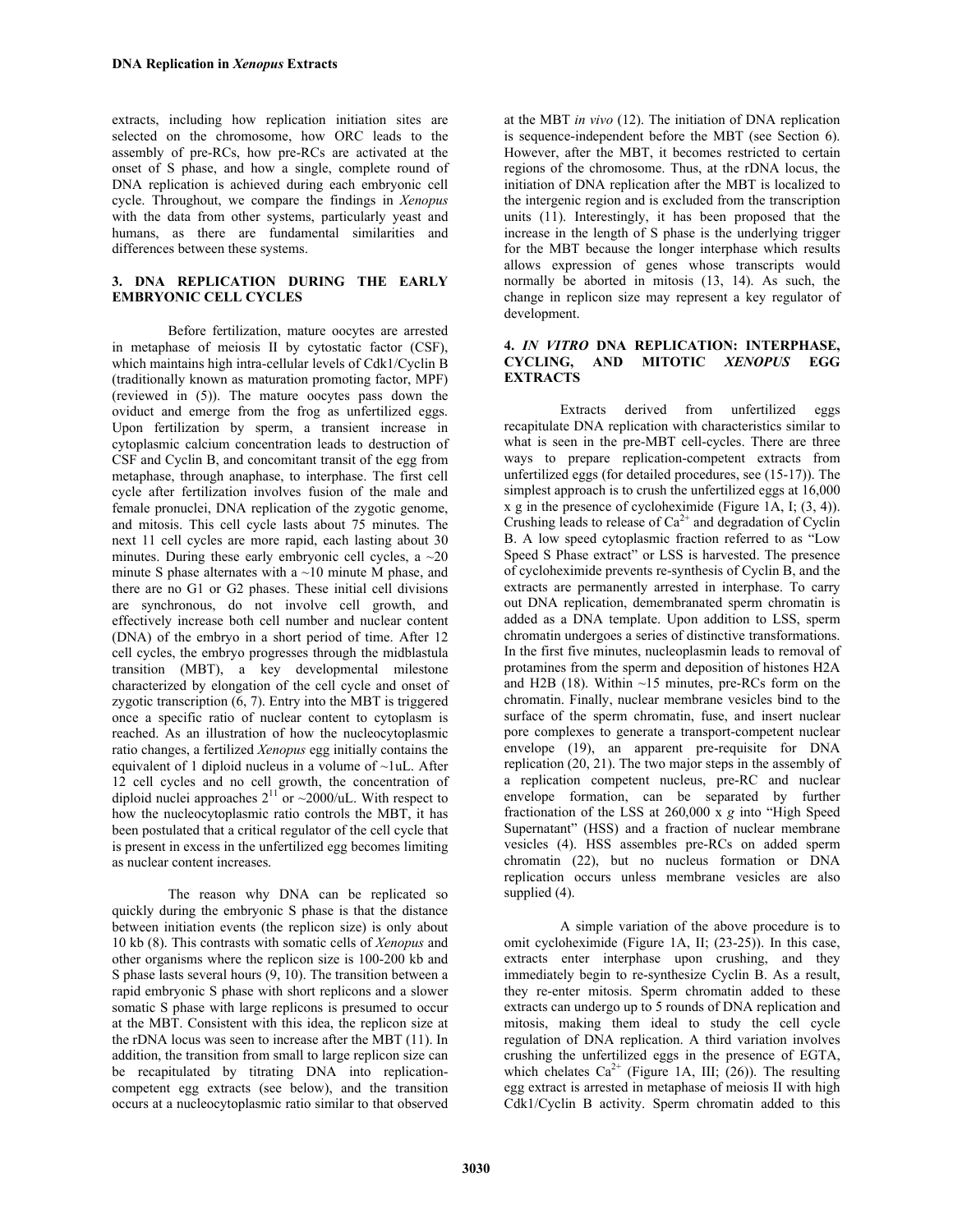

**Figure 1.** Preparation of *Xenopus* egg extracts. (A) Nuclear assembly extracts. Eggs are crushed in the presence of cycloheximide to prevent Cyclin B synthesis (I, Interphase extract), no additives (II, Cycling Extracts), or EGTA to chelate calcium (III, CSF arrested extract). The crude cytoplasm (Low speed supernatant, "LSS") is recovered, and sperm chromatin is added. The graph indicates DNA replication (Black) and Cdk1/Cyclin B activity (Red). (B) Nucleus-free extracts. Left red arrow: LSS is fractionated at 260,000 x g to yield high speed supernatant ("HSS") and purified membrane vesicle ("M"). Right red arrow: sperm chromatin is added to LSS to form nuclei, the nuclei are harvested, and centrifuged at  $260,000 \times g$  to separate the chromatin and nuclear envelopes from the nucleoplasmic extract (NPE). To carry out DNA replication in the absence of nuclei, sperm chromatin is first mixed with HSS to form pre-RCs. Subsequently, 2 volumes of NPE is added to stimulate DNA replication.

"CSF-arrested" extract assumes a highly condensed state characteristic of mitosis. Subsequent addition of calcium leads to Cyclin B degradation and entry into interphase, at which time a nucleus forms around the sperm and DNA replication takes place. These extracts will reenter mitosis, where they usually arrest (16). An important feature of all three approaches described above is that DNA replication requires nuclear envelope formation, and we refer to these as "nuclear assembly extracts."

The cell-free systems described above recapitulate the properties of the pre-MBT cell cycle, in that they replicate their DNA rapidly (20-30 minutes) using small replicons. However, egg extracts can be made to

exhibit certain properties of somatic cells. When aphidicolin is used to arrest DNA replication in the early *Xenopus* embryo, or in a cycling egg extract containing low concentrations of sperm, there is no cell cycle arrest (27- 29). This contrasts with the situation in somatic cells where blocks to DNA replication trigger a cell-cycle checkpoint that causes a G2-arrest. However, when enough sperm chromatin is added to a cycling egg extract in the presence of aphidicolin (about  $500-1000/\mu$ l), a cell-cycle checkpoint is triggered that downregulates Cdk1/Cyclin B and delays mitosis (27). Therefore, while *Xenopus* embryos contain the checkpoint machinery, a minimum number of stalled replication forks is needed to subdue the cell cycle engine. In addition, at high sperm concentrations, DNA replication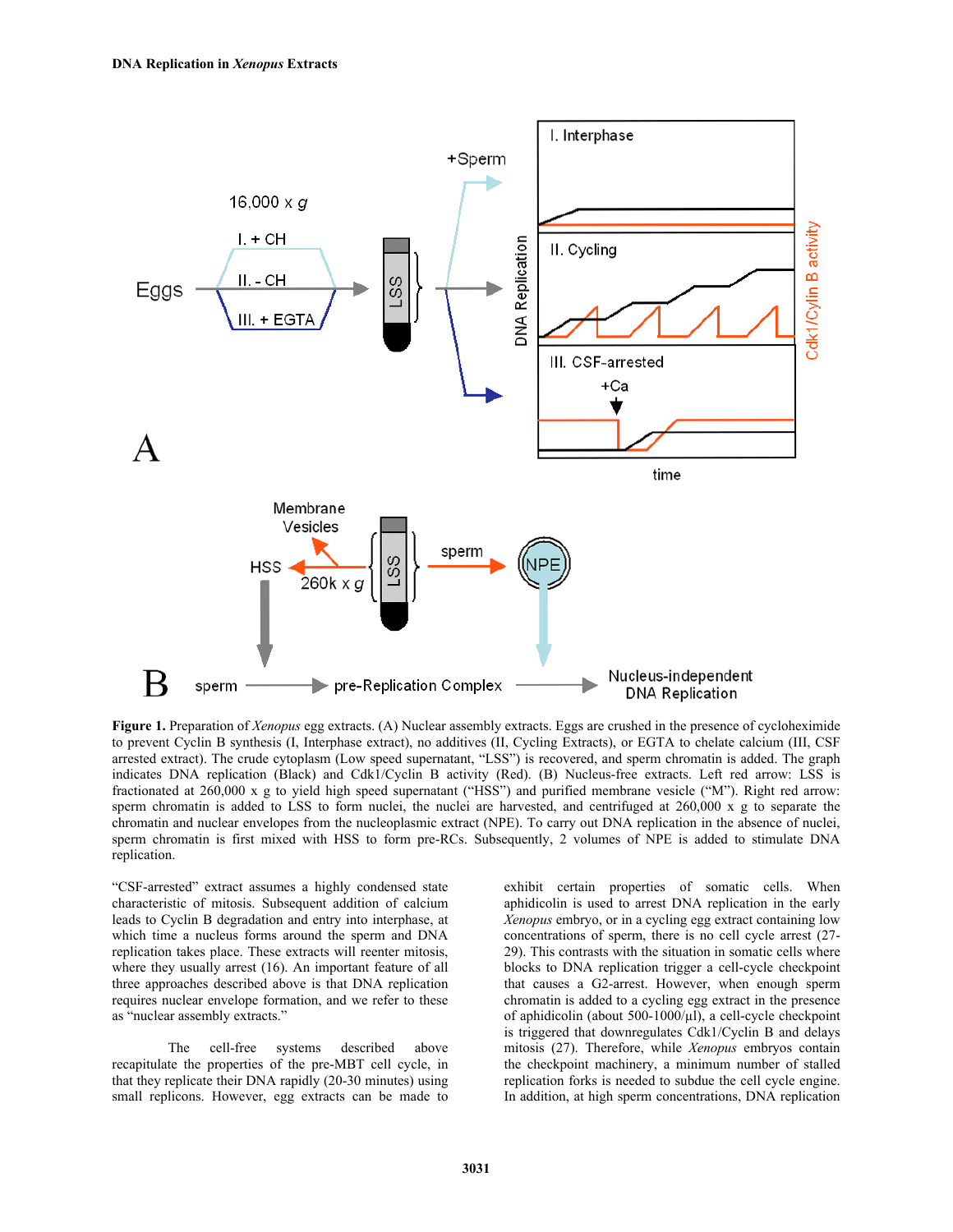takes longer due to an increase in replicon size, as seen in somatic cells (12, 27). Therefore, at high nucleocytoplasmic ratios, egg extracts can take on properties of the post-MBT cell cycle.

## **5. INDIRECT REQUIREMENT FOR THE NUCLEUS IN DNA REPLICATION**

The requirement for a nuclear envelope in DNA replication could be explained in two ways. First, nuclear transport of a select group of proteins into the nucleus via the nuclear pore complex might create a biochemical environment that is permissive for DNA replication. In support of this model, manipulations that block nuclear transport block DNA replication (20, 21). In addition, Cdk2/Cyclin E, a protein kinase that is critical for DNA replication initiation (see below), is concentrated 200-fold in synthetic nuclei assembled in *Xenopus* egg extracts (22), and the high nuclear concentration of this kinase is critical to achieve DNA replication (30). Unlike in somatic cells, Cyclin E in embryos is not degraded, and it appears to be regulated primarily via nuclear transport. The second explanation is that DNA replication may require higher order nuclear structures. In apparent agreement with this idea, disruption of lamins, a structural component of the nuclear matrix, disrupted DNA replication in *Xenopus* nuclear assembly egg extracts (31-33). However, the lamindeficient nuclei are small and fragile, so the defect in DNA replication might be traceable to problems in nuclear transport.

We recently showed that the requirement for nuclei during DNA replication in *Xenopus* egg extracts can be bypassed if sperm chromatin is exposed sequentially to HSS and then to a highly concentrated nucleoplasmic extract or NPE (34). To prepare NPE (Figure 1B), sperm chromatin is added to interphase-arrested LSS to assemble nuclei. The nuclei are harvested and the nucleoplasm is separated from chromatin and nuclear envelopes, yielding a nucleoplasmic extract (NPE). When added to prereplication complexes formed in HSS, the NPE supports a complete round of DNA replication in the absence of a nuclear envelope or chromatin associated lamins (Figure 1B). Unlike nuclear assembly extracts, this nucleus-free DNA replication also supports 100% efficient DNA replication of small circular plasmids. NPE is highly enriched in many DNA replication factors including Cdk2/Cyclin E and Cdc7/Dbf4, and the high concentrations of these protein kinases in NPE are essential for efficient DNA replication (35-37). Therefore, the key property of nuclei that allows DNA replication in *Xenopus* egg extracts is that they generate a soluble biochemical environment that is permissive for DNA replication.

# **6. SEQUENCE-INDEPENDENT REPLICATION INITIATION IN** *XENOPUS* **EMBRYOS**

Jacob proposed the replicon model for DNA replication in which an initiator protein recognizes a specific DNA sequence called a replicator (38). Binding of the initiator to the replicator sets in motion a cascade of events that leads to initiation of DNA replication. The

replicator model has been confirmed in yeast, where welldefined DNA sequences called autonomously replicating sequences (ARSs) interact specifically with ORC, the eukaryotic initiator protein (39).

As ARS elements were being discovered, the nature of replicators in *Xenopus* was being determined by injection of different DNA sequences into unfertilized *Xenopus* eggs. Strikingly, any DNA injected into these eggs (including from prokaryotic organisms) underwent efficient DNA replication that was limited to a single round per cell cycle (40, 41). These results were corroborated by the finding that any DNA could serve as a DNA substrate for ORC-dependent and cell-cycle regulated DNA replication in *Xenopus* egg extracts (3, 4, 34), and that initiation on these templates was truly random with respect to DNA sequence (42, 43). Importantly, replication initiation on the chromosomes of early embryos is also sequenceindependent (8), arguing that the experiments performed with prokaryotic DNA templates were physiologically significant. Because DNA replication in *Xenopus* egg extracts requires ORC (44), it can be inferred from these studies that *Xenopus* ORC is able to interact functionally with any DNA sequence, although a recent study suggests that *Xenopus* ORC may interact preferentially with AT rich DNA (45).

The question arises to what extent the low sequence-dependence of replication initiation seen in early *Xenopus* embryos applies to somatic cells. Clearly, replication initiation in somatic cells is non-random. Loci where high frequencies of initiation events are observed are called origins (46). Experiments in mammalian cells have lead to the description of two classes of origins, those where replication initiation is highly localized (exemplified by human lamin B2), and those where replication initiates in a broad zone (exemplified by DHFR). More recently, several of these origins were shown to contain a replicator element that is sufficient to stimulate replication initiation at ectopic locations. Finally, ChIP assays have shown that ORC binds to several of these origins (47, 48). Together, the data suggest that the replicon model can be extended to somatic cells. However, other data suggest that the highly sequence-specific interaction between initiator and replicator envisioned in the replicon model may not apply in somatic cells. We recently reported that a human ORC (HsORC) complex purified from insect cells binds preferentially to AT-rich DNA, but otherwise exhibits no observable sequence-specificity, being unable to discriminate between origin-containing and control DNA fragments (49). Furthermore, when added to *Xenopus* egg extracts, HsORC is able to support replication initiation from any DNA sequence. In addition, an earlier study by Calos and colleagues demonstrated that any DNA sequence greater than 10 kb in length was able to serve as a replicator in human somatic cells (50). Collectively, these data suggest that vertebrate ORC complexes generally exhibit little sequence specificity and they raise the question of how initiation sites are selected in somatic cells. A possible model is that chromatin structure plays a major role in determining where ORC binds. Thus, embryonic cells, which are largely devoid of higher order chromatin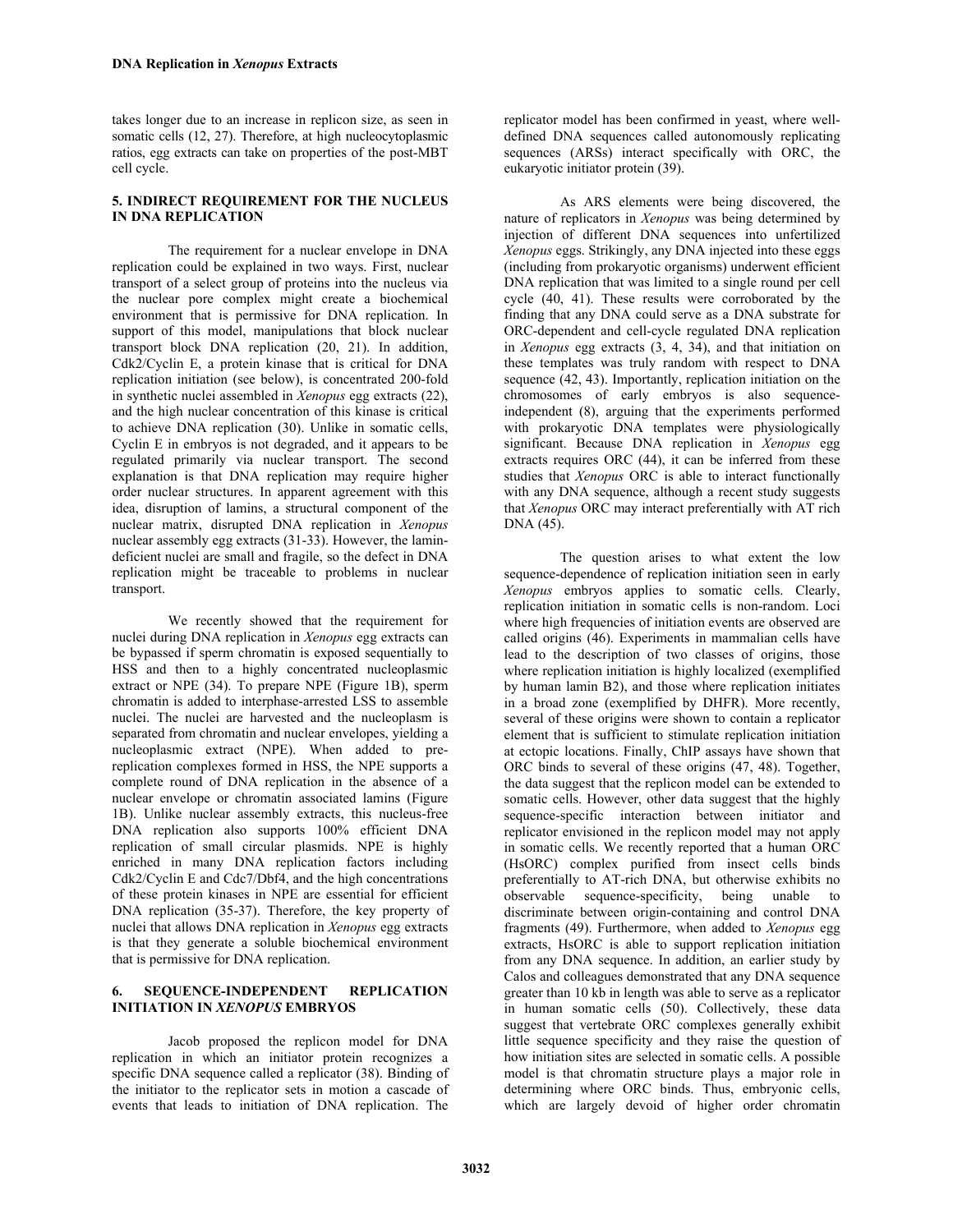

**Figure 2**. Model for replication initiation in *Xenopus* egg extracts. (A) Assembly of the pre-RC in egg cytosol. (B) Mechanism of pre-RC activation at the G1/S transition. One of the many MCM2-7 double hexamers shown in Figure 2A is shown to undergo activation. Each initiation factor is a different color at the time when it loads onto the origin, after which it is colored pink. The movement of DNA during unwinding is indicated by black arrows. The model is based on the assumption that MCM2-7 encircles duplex DNA both in G1 and in S phase, when it is active as a DNA helicase.

structure, are able to initiate DNA replication anywhere. By contrast, in somatic cells, DNA replication would initiate at sites where chromatin structure is conducive for pre-RC formation. In this view, a key function of origins of DNA replication would be to establish such a chromatin structure. Within a region of open chromatin structure, the preference of ORC for AT-rich DNA may help to determine where it binds, and where DNA replication initiates.

## **7. PRE-REPLICATION COMPLEX ASSEMBLY: THE HELICASE DELIVERY MECHANISM**

Once ORC has loaded onto chromatin, the next step in the initiation of DNA replication involves the loading of Cdc6, Cdt1, and MCM2-7 to form the pre-RC (Figure 2). Using immunodepletion of specific proteins from egg cytoplasm, it was shown that Cdc6 loading requires the presence of ORC but not MCM2-7, whereas the loading of MCM2-7 requires ORC and Cdc6 (51-53). Subsequently, Cdt1 was identified, and shown to bind chromatin after ORC and to be required for MCM2-7 loading (54). The loading of Cdc6 and Cdt1 appear to be independent of one another (54, 55). Recently, pre-RC

formation has been reconstituted using purified ORC, Cdc6, Cdt1, and MCM2-7 (55). Because the ORC and MCM2-7 preparations used were endogenous, it cannot be ruled out that they contained additional proteins required for pre-RC formation. For example, a new pre-RC component called Noc3 was recently identified in budding yeast (56). Noc3 is highly conserved in all eukaryotes, and it will be interesting to determine whether it plays a role in pre-RC formation in *Xenopus* egg extracts.

Once ORC, Cdc6, and Cdt1 have delivered the MCM2-7 complex to chromatin, they appear to be dispensable for subsequent initiation. Thus, after the MCM2-7 complex has been loaded onto chromatin in HSS, ORC can be removed by salt extraction or addition of Cyclin A (57, 58). Upon transfer of the chromatin to ORC depleted extract containing membranes, DNA replication still occurs. Cdt1 and Cdc6 are also removed during salt extraction and are unlikely to rebind in the absence of ORC. Similar findings have now been reported in yeast (59). There is a growing consensus that MCM2-7 is the eukaryotic replicative DNA helicase (60). Experiments in *Xenopus* extracts are consistent with this idea. For example, when MCM2-7 is depleted from egg extracts, there is no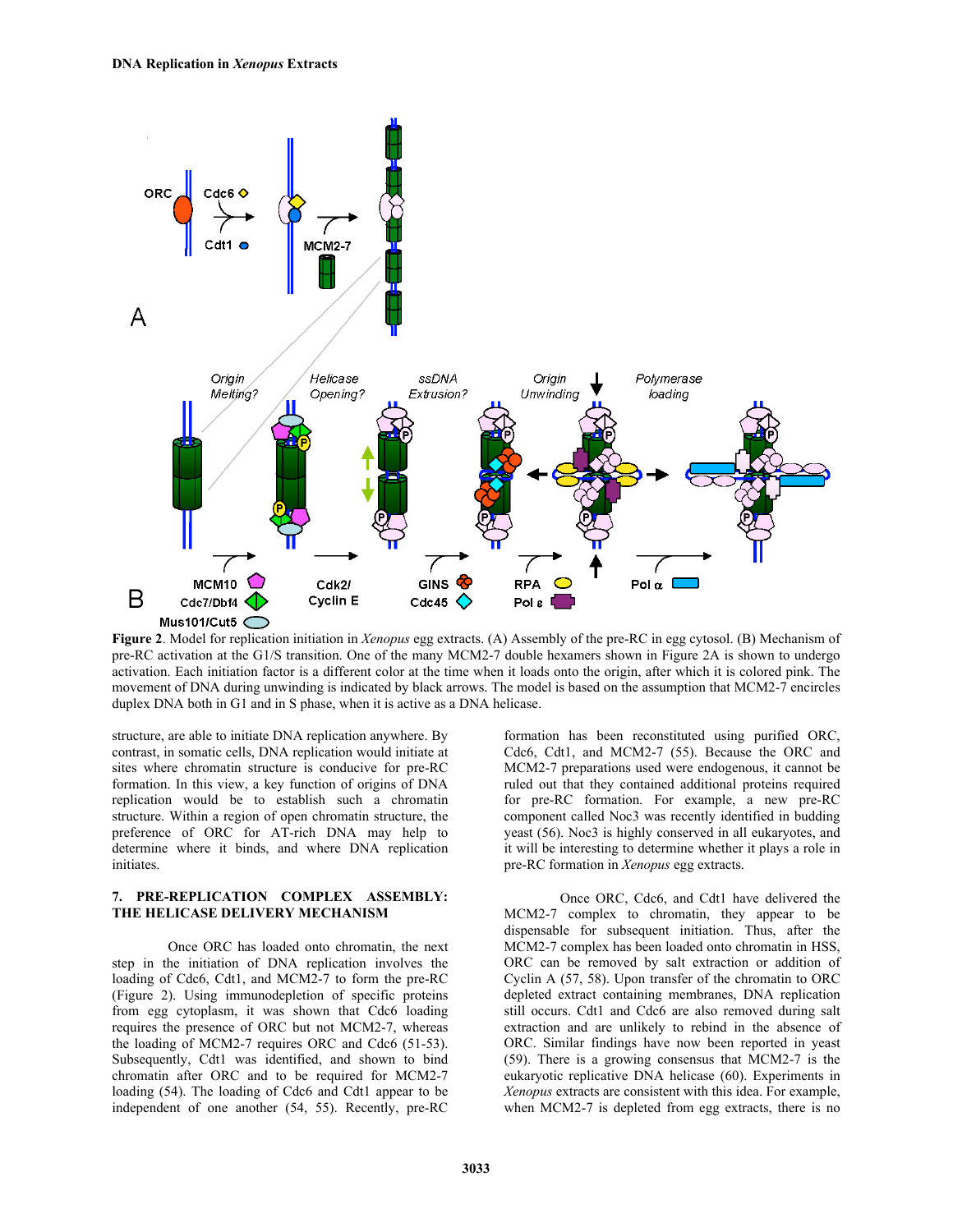| Factor                              | $#$ subunits | <b>Biochemical Activity</b>  | <b>Proposed Role in Initiation</b>    |
|-------------------------------------|--------------|------------------------------|---------------------------------------|
| <b>ORC</b>                          | 6            | ATPase, DNA binding protein, | Initiator, MCM2-7 recruitment         |
| Cdc6                                |              | ATPase, clamp loader         | MCM2-7 recruitment                    |
| Cdt1                                |              |                              | MCM2-7 recruitment                    |
| $MCM2-7$                            | h            | ATPase, Helicase             | Replicative DNA Helicase?             |
| MCM10                               |              |                              | Cdc7/Dbf4 co-factor?                  |
| Cdc7/Dbf4                           |              | Protein kinase               | MCM2-7 phosphorylation                |
| Mus101/Cut5                         |              |                              | Cdc45 recruitment                     |
| Cdk2/Cyclin E                       |              | Protein kinase               | Cdc45 recruitment, substrate unknown  |
| $\overline{GINS(Sld5, Psf1, 2, 3)}$ |              |                              | Cdc45 recruitment                     |
| Cdc45                               |              |                              | MCM2-7 cofactor?                      |
| <b>RPA</b>                          |              | single-stranded DNA binding  | ssDNA binding, polymerase recruitment |

**Table 1.** Essential Xenopus DNA replication initiation factors

origin unwinding, as seen in a plasmid supercoiling assay, and by a lack of RPA binding to chromatin (61, 62). Moreover, immunoprecipitates of MCM2-7 from solubilized chromatin exhibit modest helicase activity (63). Therefore, pre-RC formation represents an elaborate mechanism to recruit the replicative DNA helicase to chromatin.

Measuring the number of ORC and MCM complexes on chromatin has yielded unexpected results. When sperm chromatin is incubated in HSS to form pre-RCs, one ORC complex is bound on average every 10 kb (12, 52), or about once per replicon. Strikingly, the number of chromatin-bound MCM complexes was found to be in a 20-40 fold excess over ORC (12, 64). These MCM2-7 complexes are distributed over several kb of DNA surrounding ORC, even before they have become activated, and each MCM2-7 complex can be used as a replication initiation site (Figure 2A;  $(65, 142)$ ). In this view, the pre-RC in *Xenopus* embryos is a highly redundant structure that consists of many replication-competent MCM2-7 complexes. In yeast, ChIP experiments suggest that the MCM2-7 complex binds in a more localized fashion (66, 67). In vertebrate somatic cells, there are several lines of evidence which suggest that MCM complexes may bind in a distributed fashion to chromatin: chromatin-bound MCM2-7 complexes are present in excess over the number of origins (68), the large majority of MCM complexes do not co-localize with sites of DNA replication (69-71), and cross-linking experiments show that MCM2-7 and ORC do not co-localize on DNA fragments smaller than 500-1000 bp (72). In section 11, we discuss how distributed MCM2-7 complexes may contribute to faithful DNA replication.

Despite the progress in understanding the assembly pathway of pre-RCs, little is known about the molecular mechanisms by which ORC, Cdc6, and Cdt1 recruit MCM2-7 onto chromatin. While it is clear that ORC serves as a landing pad for other pre-RC components, it is not clear what other function, if any, it plays during replication initiation. The analogy with prokaryotic and viral initiators such as dnaA and SV40 large T antigen suggested that ORC might denature, or "melt," the origin to form an open complex, which then serves as a binding site for the helicase. However, no melting activity of purified yeast ORC has been detected (73), and no ORC-dependent changes in DNA topology of circular plasmids were

observed in HSS (61). Similarly, there is currently no model for the mechanism of action of Cdt1, a coiled-coil domain protein. Cdc6 is an ATPase that shows limited homology to the "clamp-loader" RFC, a protein required to deposit the PCNA processivity factor onto double stranded DNA (74). The ATPase activity of Cdc6 is required for MCM2-7 loading in *Xenopus*, yeast, and human cells ((75) and references therein). The similarity of Cdc6 to RFC is intriguing because it suggests that Cdc6 might contribute to the topological engagement of MCM2-7 with duplex DNA. If this model is correct, a major question is whether MCM2-7 is engaged with single-stranded or double stranded DNA in the pre-RC. If MCM2-7 were bound to ssDNA within the pre-RC, significant amounts of ssDNA would be present for extended periods of time, given that in somatic cells MCM2-7 loads in G1 and only becomes activated in S phase hours later. Moreover, there are up to 40 MCM complexes per origin in *Xenopus* egg extracts, so the amount of ssDNA present in a pre-RC in this system would have to be extensive. Assuming that exposure of ssDNA can cause DNA damage, we suggest that MCMs may encircle double stranded DNA (Figure 2A). Consistent with this model, MCM complexes loaded onto chromatin in egg cytosol are extremely stable, being resistant to extraction by  $\sim$  1 M salt (65, 76).

#### **8. PRE-INITIATION COMPLEX ASSEMBLY: THE HELICASE ACTIVATION STEP**

At the onset of S phase, the pre-RC is activated by two protein kinases, Cdk2/Cyclin E and Cdc7/Dbf4, which collaborate with a number of other factors to recruit the initiation factor Cdc45 to the origin (Figure 2B). The complex of Cdc45 bound to the origin has been called the pre-Initiation Complex (77). The formation of the pre-IC appears to be a key event because it immediately precedes initiation and is required for origin unwinding (61, 62). In this section, we will review the factors that are known to contribute to pre-IC formation (see Table 1), the order in which they assemble onto the pre-RC, and the mechanisms by which they are thought to act (Figure 2B).

*MCM10:* MCM10 is an initiation factor with a highly conserved Zinc binding motif that was initially identified in yeast. In budding yeast, MCM10 binds to chromatin throughout the cell cycle, and is required for binding of MCM2-7 to origins (78). As such, it was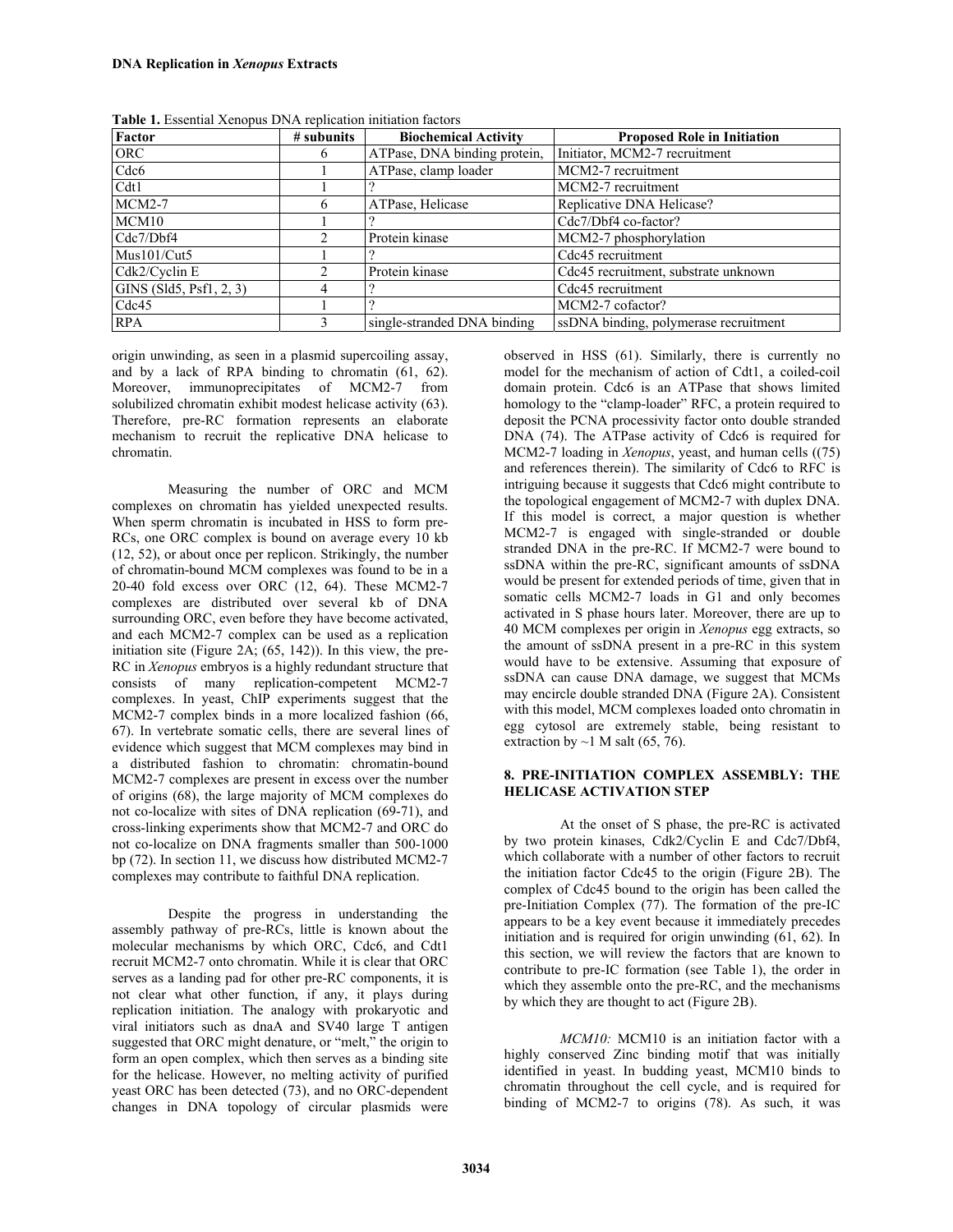classified as a pre-RC component. In contrast, immunodepletion of *Xenopus* MCM10 from the nucleusfree DNA replication system showed that MCM10 is not required for MCM2-7 binding, but rather for Cdc45 loading to form pre-ICs (35). Consistent with its post-pre-RC role in replication initiation, MCM10 does not bind to chromatin during pre-RC formation in HSS, but only after addition of NPE. Similarly, in humans MCM10 binds chromatin at the G1/S transition (79). Binding of MCM10 to chromatin in NPE is dependent on the previous association of MCM2-7 with chromatin, and is independent of Cdc7 and Cdk2 activities, indicating that it loads at an early step during the G1/S transition. Interestingly, a recent report shows that like *Xenopus* MCM10, *S. pombe* MCM10 is not required for MCM2-7 chromatin loading in G1, but rather for Cdc45 loading at G1/S (80). The molecular function of MCM10 in initiation remains unknown. A hint comes from a recent report showing that SpMCM10 stimulates phosphorylation of MCM2 and MCM4 by Cdc7/Dbf4 *in vitro* (81), suggesting that MCM10 may function as a Cdc7 co-factor *in vivo*.

*Cdc7/Dbf4*: Like MCM10, the protein kinase Cdc7 is required for Cdc45 loading in *Xenopus* egg extracts (37, 82). Cdc7 binds to chromatin dependent on the prior presence of the MCM2-7 complex, and its binding is independent of Cdk2 activity. A *Xenopus* Dbf4 homolog has been isolated which is recruited to chromatin, and which also binds to and activates the kinase activity of Cdc7 (83, 84). In budding yeast, a point mutation in MCM5 (the *bob-1* allele) bypasses the requirement for Cdc7 in DNA replication, suggesting that MCM2-7 is a substrate of Cdc7 (85). Consistent with this, various members of the MCM2-7 complex serve as good substrates for Cdc7/Dbf4 in a wide range of organisms (reviewed in (86)). For example, in *Xenopus* egg extracts, MCM2 and MCM4 phosphorylation depends on Cdc7 ((82) and our unpublished results). Cdc7 acts independently of Cdk2, and Cdc7 must exert its function in initiation before Cdk2 (37, 82). Interestingly, reciprocal shift experiments using temperature sensitive alleles of Cdc7 and Cdc28 in yeast concluded that Cdk must act before Cdc7 (87). It remains to be determined whether the different outcomes of these experiments represent artifacts or real differences in the order of action of these protein kinases. The functional consequences of Cdc7 action on the pre-RC remain uncertain. However, the *bob-1* allele suggests that the major consequence of Cdc7 action may be a conformational change in the MCM2-7 complex. Interestingly, *bob-1* yeast cells arrested in the G1 phase of the cell cycle experience changes in origin structure that could reflect denaturation of origin strands (88). Therefore, an attractive model is that the action of Cdc7 on the MCM2-7 complex leads to origin melting (Figure 2B).

*Mus101*: The *Xenopus* Mus101 protein (also referred to as Cut5) is homologous to the *Drosophila* Mus101 protein, the fission yeast Cut5 protein, the budding yeast Dpb11 protein, and the human TopBp1 proteins (89, 90). It contains eight copies of the BRCA1 C-terminus (BRCT) domain, which are thought to be involved in

protein-protein interactions. In *Xenopus* egg extracts, Mus101/Cut5 is required for the loading of Cdc45 (but not MCM10 or Cdc7) onto chromatin, and therefore is a bona fide replication initiation factor. It is also required for the elongation phase of DNA replication. Mus101/Cut5 loading onto chromatin is Cdk2 and MCM2-7 independent while requiring ORC. The specific role of Mus101/Cut5 in DNA replication is not understood, but the data suggest its action is a pre-requisite for the subsequent modification of the replication complex by Cdk2/Cyclin E (89).

The protein most similar to Mus101 in yeast is Dpb11. At the non-permissive temperature, yeast cells harboring a temperature sensitive allele of *dpb11* exhibit no defect in RPA binding, indicating that origin unwinding occurs normally, whereas loading of DNA pol ε and α is deficient (91). These results contrast with the findings in *Xenopus*, which indicate that Mus101 is required before origin unwinding. It is presently unclear whether these two proteins are true homologues, whether their functions have diverged, or whether a null allele of *dpb11* would give an earlier arrest in yeast.

*Cdk2/Cyclin E*: Immunodepletion of Cdk2 from interphase egg extracts abolishes DNA replication (92), as does depletion of Cyclin E (93). When Cdk2/Cyclin E is removed, other Cdks can substitute. Initially, it was reported that Cdk2/Cyclin A and Cdk1/Cyclin A, but not Cdk1/Cyclin B, could support DNA replication in egg extracts (93-95). A likely explanation for the inability of Cdk1/Cyclin B to support DNA replication was that it causes nuclear envelope breakdown (NEB). Indeed, when Cdk1/Cyclin B activity is adjusted to intermediate levels that do not cause NEB, it supports DNA replication (96). Moreover, in the nucleus-free system, concentrations of Cdk1/Cyclin B that would normally cause NEB are fully active for DNA replication (our unpublished results). Therefore, Cdk2/Cyclin E can be replaced by all the other major Cdks that are expressed in S, G2, and, M.

When Cdk2 is inhibited by  $p21^{\text{Cip}}$  or  $p27^{\text{Kip}}$ , DNA replication is abolished (61, 97), but the Cdc7-dependent modification of replication complexes takes place, as does the loading of MCM10 and Mus101/Cut5. In contrast, Cdc45 loading is blocked. Hashimoto and colleagues reported that the Cdk2-dependent initiation step can be carried out in the absence of Cdc45 (89), suggesting that the action of Cdk2/Cyclin E generates a stable, chromatinbound intermediate which then forms a binding site for Cdc45. The nature of this intermediate is unknown, but we speculate it may involve reconfiguration of the MCM2-7 complex such that ssDNA can be extruded (Figure 2B and see below). After Cdc45 has loaded, Cdk2 activity is not required for subsequent initiation events (61, 97). These observations indicate that Cdk2 is required during a narrow window in replication initiation. At present the substrate(s) of Cdk2/Cyclin E which must be phosphorylated for replication initiation to occur in *Xenopus* egg extracts are unknown. Experiments performed in budding yeast show that DNA replication initiation requires the Cdk-dependent phosphorylation of the Sld2 protein (98, 99). Phosphorylation of Sld2 controls its association with the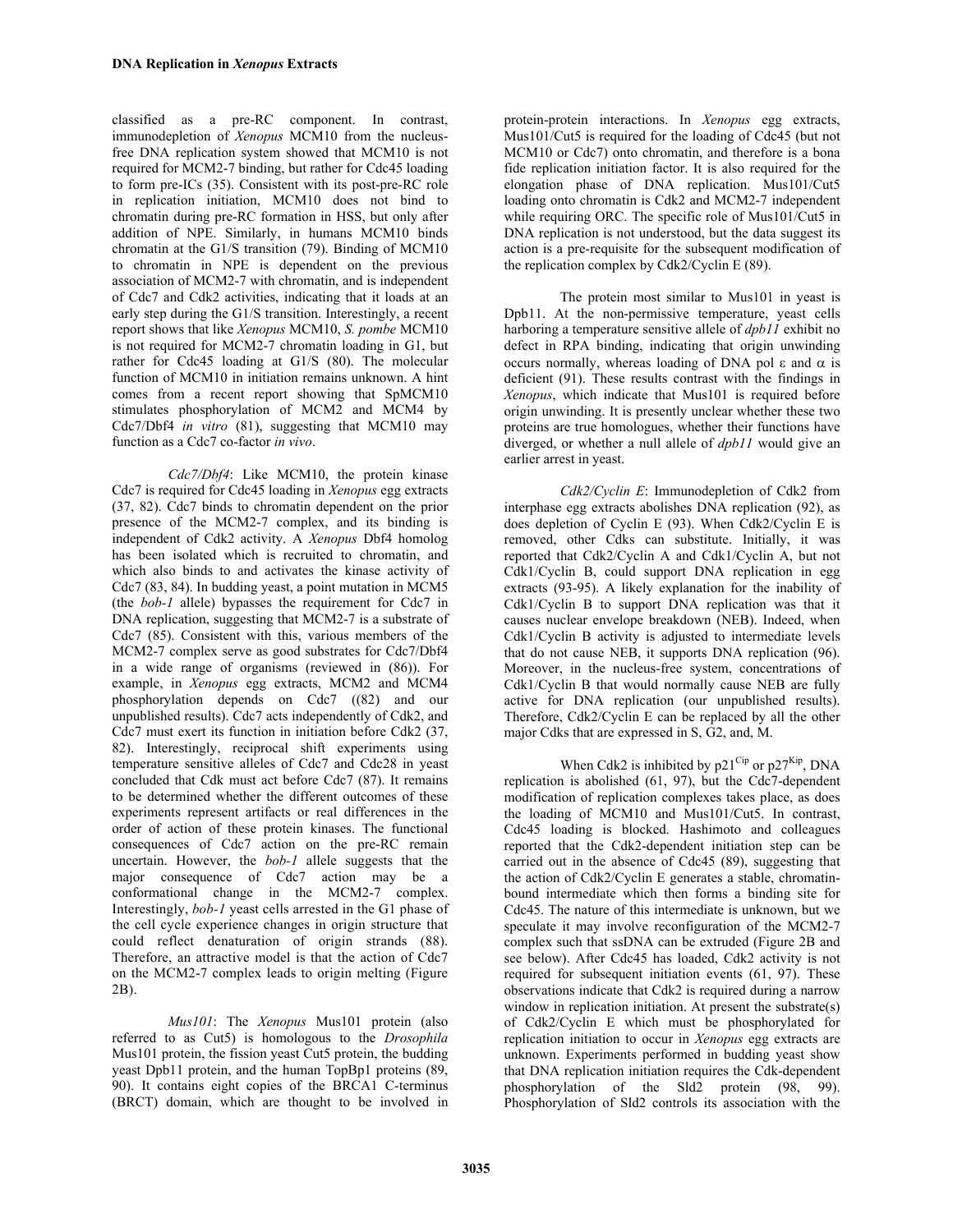Mus101/Cut5 relative, Dpb11, which is thought to act after origin unwinding (see above). Presently, a vertebrate Sld2 protein has not been identified.

*GINS*: Recently characterized in *Xenopus* and in *S. cerevisiae* as an essential replication factor, GINS is a tetrameric complex composed of four subunits, Sld5, and Psf1-3 (76, 100). In *Xenopus*, chromatin loading of GINS requires pre-RC assembly, Mus101, and Cdk2/Cyclin E activity. Additionally, chromatin loading of *Xenopus* GINS and Cdc45 appear to be interdependent. *Xenopus* GINS interacts with Cdc45 and MCM2-7 on replicating chromatin, and ChIP experiments in *S. cerevisiae* indicate that GINS travels with MCM2-7 and Cdc45, initially associating with replication origins and later with origindistal sequences. These results suggest that GINS is present initially as part of the pre-IC at origins and later as a component of the replication fork machinery. Electron microscopy of recombinant *Xenopus* GINS reveals that the tetramer forms a ring-like structure. Based on work in both *Xenopus* and yeast, it has been proposed that GINS could cooperate with Cdc45 to activate the MCM2-7 complex. In addition, it may function as a loading factor for DNA pol ε.

*Sld3:* In budding and fission yeasts, Cdc45 forms a complex with Sld3, which is essential for Cdc45 loading onto chromatin (101, 102). To date, a metazoan Sld3 protein has not been identified.

*Cdc45*: The signature component of the pre-IC is Cdc45 (77), a protein lacking known functional motifs. When Cdc45 is depleted from egg extracts, there is no loading of the single-stranded DNA binding protein RPA, and no negative supercoiling of plasmids undergoing replication initiation in a nucleus-free system (61, 62). Conversely, when RPA is absent, Cdc45 loading is unaffected. These results argue strongly that Cdc45 is required for origin unwinding, perhaps as a helicase cofactor. This model is consistent with the observation that MCM2-7 and Cdc45 are found in the same complex on replicating chromatin (63). If Cdc45 is a helicase co-factor, it should be required for the elongation stage of DNA replication. Although this has not been shown in any vertebrate system, a "degron" mutant of Cdc45 in yeast showed that Cdc45 is required for replication fork progression (103). More work will be required to determine whether Cdc45 truly functions as a helicase co-factor, and if so, how it performs this function. As discussed above, pre-RCs formed in *Xenopus* egg extracts contain a large number of MCM2-7 complexes which are bound along the length of DNA at a density of about one per nucleosome (Figure 2A; (65)). Upon initiation of DNA replication, only a small subset of these chromatin-bound MCM2-7 complexes associates with Cdc45 (roughly 2 per 10kb; Figure 2B). Importantly, limiting chromatin loading of Cdc45 reduces the kinetics of S phase, indicating that Cdc45 binding is a rate limiting step for DNA replication (65).

The loading of Cdc45 to form the pre-IC is regulated by cell-cycle checkpoints. Thus, addition of

double-stranded DNA breaks to nuclear assembly egg extracts leads to activation of the checkpoint protein kinase ATM, downregulation of Cdk2 activity, and impairment of Cdc45 loading (104). Similarly, in human tissue culture cells, γ-irradiation activates ATM kinase, leading to inhibition of Cdk2 activity and a block to Cdc45 loading (105). The other major checkpoint protein kinase, ATR, has also been shown to block Cdc45 loading in *Xenopus* egg extracts (83). Single-stranded DNA activates ATR, leading to inhibition of Cdc7 activity via dissociation of its regulatory subunit Dbf4. Thus, different types of DNA damage inhibit Cdc45 loading via different mechanisms that can be recapitulated in *Xenopus* egg extracts.

# **9. A SPECULATIVE MODEL FOR HELICASE ACTIVATION**

The active conformation of the MCM2-7 complex is unknown. In conventional models, the MCM2-7 complex would form a ring around single-stranded DNA and use the energy from ATP hydrolysis to translocate along single-stranded DNA and thereby unwind the duplex. However, an alternative model is that the MCM2-7 complex remains engaged with double stranded DNA, even after activation. This mechanism is consistent with the finding that a fragment of the archeal MCM protein forms a stable dimer with a positively charged central channel that is wide enough  $(22 \text{ A}^{\circ})$  to accommodate duplex DNA (106). Interestingly, the MCM complex is similar in its molecular organization to the mitochondrial F1-ATPase, suggesting it may rotate DNA through its central core (107). Thus, in one proposal, the MCM2-7 complex is a "rotary pump" (108). In this model, which seeks to account for the many distributed MCM2-7 complexes bound to chromatin in egg extracts, multiple MCM2-7 complexes bound at a distance from each other coordinately pump DNA into the space separating them. The pumping of DNA by the two flanking groups of MCM2-7 complexes causes rotation of DNA in opposite directions, and this in turn would lead to strand separation. However, in this model, it is unclear how topoisomerases could be prevented from relaxing the DNA prior to strand separation. Moreover, in *Xenopus* egg extracts, the vast majority of chromatin-bound MCM2-7 complexes are dispensable for efficient DNA replication, and only a small subset of these are normally activated by Cdc45 (64, 65). A variation of this model is that two MCM2-7 complexes that physically associate with each other on the DNA pump DNA towards their interface and then extrude ssDNA (Figure 2B). This mechanism has been observed during SV40 DNA replication, where two adjacent Large T antigen hexamers extrude DNA to form a "rabbit-ear" structure visible by electron microscopy (109, 110). If the MCM2-7 complex encircles duplex DNA in G1 and in S phase, then its activation at the G1/S transition may involve the following steps (figure 2B): (1) melting of a limited amount of origin DNA by a conformational change in the MCM2-7 complex that is catalyzed by Cdc7/Dbf4 and possibly assisted by MCM10 and Mus101/Cut5; (2) further reconfiguration of the MCM2-7 complex by Cdk2/Cyclin E such that ssDNA can be extruded; (3) Cdc45 and GINS assisted extrusion of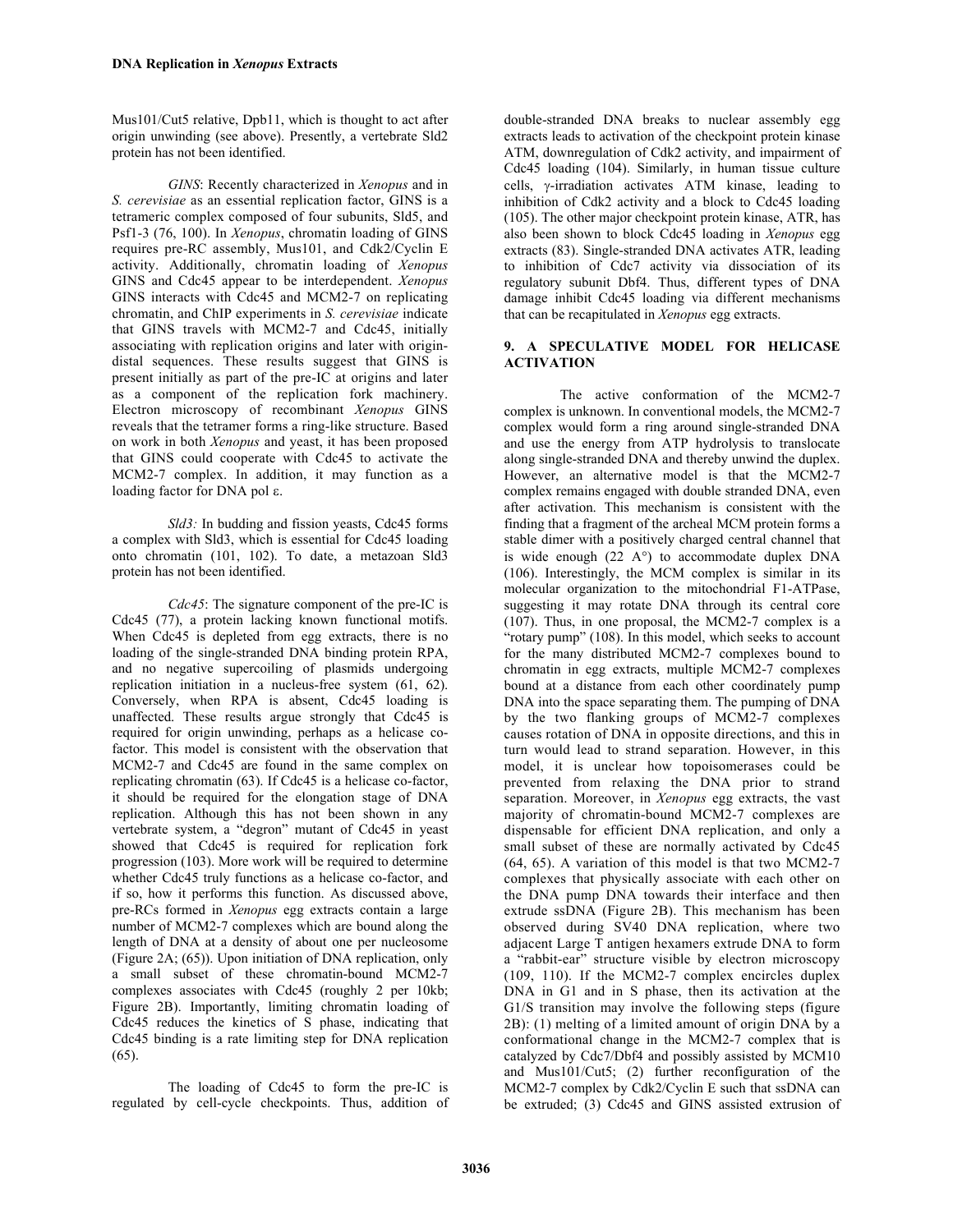ssDNA to carry out DNA unwinding. To test these ideas, higher resolution analysis of origin DNA, as well the proteins bound to it, will be required.

## **10. ORIGIN- RECRUITMENT OF DNA POLYMERASES**

The final step in replication initiation is the loading of the replicative DNA polymerases  $\alpha$ ,  $\delta$ , and  $\epsilon$ , and the commencement of DNA synthesis. These events have been studied most intensively in the SV40 cell-free DNA replication system (111). DNA pol α contains four subunits, a 180 kD DNA polymerase subunit, 55kD and 45 kD subunits that together comprise the RNA primase, and a 68 kD subunit of unknown function. In the SV40 system, origin-loading of the DNA pol  $\alpha$  complex onto the origin requires the helicase activity of SV40 Large T Ag, as well as interactions between the polymerase, Large T Ag, and RPA. DNA pol  $\alpha$  then synthesizes a short,  $\sim$ 7 nucleotide RNA which serves as a primer for DNA synthesis. The 180 kD subunit of DNA pol  $\alpha$  then polymerizes ~30 deoxynucleotides. Finally, RFC recognizes the DNA primer and loads the processivity factor PCNA as well as DNA pol δ, a highly processive DNA polymerase.

Our knowledge of DNA polymerase recruitment and the commencement of DNA synthesis in *Xenopus* egg extracts is less complete than in the SV40 system. Loading of DNA pol  $\alpha$  requires Cdc45 (112). Cdc45 may play a direct role in DNA pol  $\alpha$  loading, since interactions between these proteins have been reported in *Xenopus* egg extracts and in human cells (112, 113). However, there is also evidence that DNA pol  $\alpha$  loading depends on origin unwinding (61), which in turn requires Cdc45 (61, 62). Therefore, Cdc45 may play direct and indirect roles in recruiting DNA pol α. Interestingly, origin unwinding but not polymerase loading occurs when RPA is replaced by *E. coli* SSB, suggesting that specific interactions with RPA are important for polymerase loading (61). In fission yeast, Dpb11 and Sld2 are implicated in loading polymerases after the origin is unwound. While the Dpb11 homolog in *Xenopus*, Mus101/Cut5, acts upstream of origin unwinding (see above), a role further downstream cannot be ruled out. Initiation of DNA replication in *Xenopus* egg extracts is expected to involve synthesis of an RNA primer by DNA pol  $\alpha$ . Consistent with this, DNA replication is blocked by actinomycin D, an inhibitor of DNA-dependent RNA synthesis (114). When DNA pol  $\alpha$  is depleted from nuclear assembly extracts  $(62)$ , or in the presence of 50  $\mu$ g/ml aphidicolin (114), an inhibitor of DNA pol  $\alpha$ , PCNA is not loaded, indicating that PCNA loading by RFC requires a DNA primer as it does in the SV40 system. Based on these results, it appears likely that the loading of DNA pol  $\alpha$  and DNA pol δ in *Xenopus* egg extracts closely follows the paradigm established in the SV40 system.

The third DNA polymerase that is required for chromosomal DNA replication is DNA pol ε, but its precise role is uncertain. DNA pol ε is not required for SV40 DNA replication (115). In *S. pombe*, cells lacking the catalytic Nterminal domain of DNA pol ε are viable, whereas cells

lacking the non-catalytic C-terminal region are not(116, 117). In DNA pol ε-depleted *Xenopus* egg extracts, overall DNA replication is reduced by 60-80%, but it is not clear whether this defect is due to the absence of the catalytic function of DNA pol ε (118). Chromatin loading of DNA pol ε requires Cdc45 but not RPA (62). These requirements are distinct from those of DNA pol  $\alpha$  whose loading requires both Cdc45 and RPA. Therefore, although DNA pol ε is a processive DNA polymerase, it loads *before* DNA pol α. Despite its early loading, DNA pol ε is however not required for origin binding of RPA or DNA pol  $\alpha$  (118). In summary, in *Xenopus* egg extracts, DNA pol ε loads onto origins at a relatively early step and it is required for efficient DNA replication, but its precise function remains to be determined.

# **11. REGULATION OF RE-REPLICATION**

Eukaryotes take special care to insure that each origin of DNA replication fires only once per cell cycle, as re-duplication of even a small portion of the genome might lethal. The cell cycle regulation of replication is exerted on the chromatin-binding of the MCM2-7 complex. Thus, MCM2-7 binds to chromatin in G1, it leaves the origin when replication initiates, and multiple mechanisms insure that it is not able to re-bind to already fired origins in the S, G2, and M phases of the cell cycle.

Historically, *Xenopus* egg extracts have been an important system for the study of cell-cycle regulation of DNA replication because they support only a single round of replication (3). An early observation was that nuclei that had replicated once in LSS could be rendered competent to replicate again simply by permeablizing the nuclear envelope (119). Based on this observation, the existence of a replication "licensing factor" was postulated. The licensing factor was proposed to: (i) load onto chromatin and be required for initiation, (ii) be inactivated during origin firing, and (iii) be restricted from re-binding chromatin by nuclear exclusion until the cell has passed through mitosis. The MCM2-7 complex was considered a potential candidate for licensing factor because in *S. cerevisiae* it was found to be required for replication initiation, and it was excluded from nuclei once cells enter S phase (120). Subsequently, characterization of the *Xenopus* MCM2-7 complex showed that it was displaced from chromatin during the first round of DNA replication (121-123) and that it was not allowed to rebind to chromatin until cells passed through mitosis or the nuclear envelope was permeablized (124). However, surprisingly, MCM2-7 was found *not* to be excluded from the nucleus in Xenopus egg extracts (121, 125), leaving open the question as to how *de novo* MCM2-7 loading is prevented during the S phase.

Concurrent with the development of the licensing factor model, experiments in yeast showed that Cdk activity, which promotes origin firing, is also crucial to prevent re-replication before cell division. Thus, in budding and fission yeast, transient inactivation of Cdk activity during G2 is sufficient to induce MCM2-7 re-loading onto origins and to cause additional rounds of DNA replication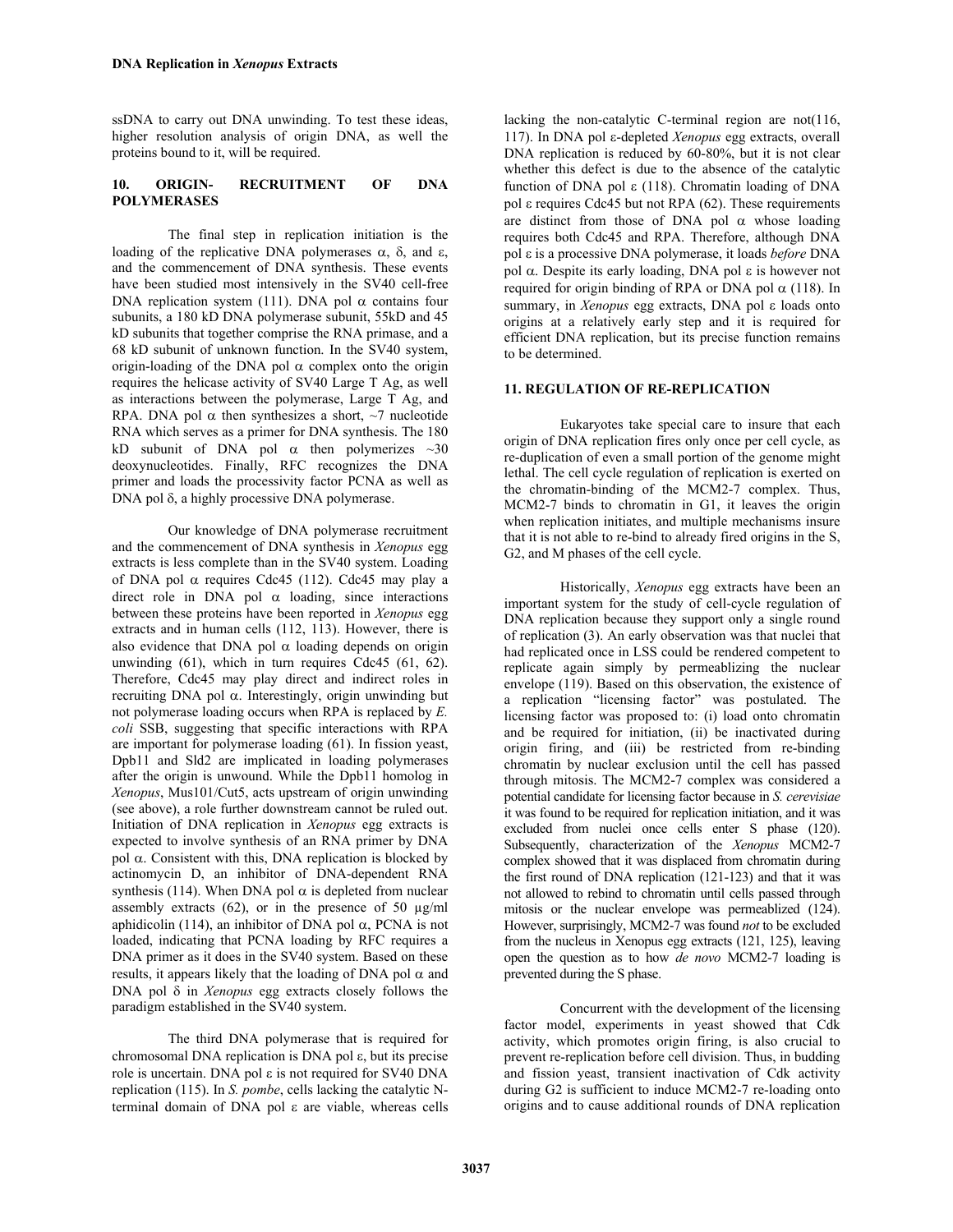

**Figure 3.** Cell-cycle regulation of DNA replication in Xenopus egg extracts. Pre-replication complexes assemble after anaphase, and before a nuclear envelope re-forms in telophase. At all other stages of the cell-cycle, various inhibitory mechanisms prevent MCM2-7 loading onto chromatin.

(67, 126, 127). Studies in *Xenopus* egg extracts showed that Cdk activity also inhibits MCM2-7 loading in vertebrates. As noted above, nuclear Cdk2/cyclin E is enriched ~200 fold relative to cytosol in nuclear assembly egg extracts. Importantly, when Cdk2/Cyclin E is added to HSS at concentrations approaching those seen in the nucleus, MCM2-7 loading is blocked (22). Based on these results, it appears that one likely consequence of nuclear envelope permeablization was the dilution of nuclear inhibitors of replication such as Cdk2/Cyclin E. Indeed, nucleoplasmic extract (NPE, Figure 1B) is a potent inhibitor of MCM2-7 loading (34).

How might Cdk2/Cyclin E prevent re-replication in *Xenopus* egg extracts? A report from Laskey and colleagues shows that Cdk2/Cyclin E phosphorylates Cdc6 on numerous sites in the N-terminus of the protein, leading to its export from the nucleus (Figure 3 (128)). Interestingly, a Cdc6 mutant lacking all phosphorylation sites that is constitutively nuclear does not induce rereplication, suggesting there might be other targets of Cdk2/Cyclin E. In yeast, Cdks negatively regulate at least three independent pre-RC components, ORC, Cdc6, and MCM2-7, and inactivation of any one of these proteins by Cdk is sufficient to prevent re-replication (129). However, in *Xenopus* egg extracts, addition of the Cdk2 inhibitor p27<sup>Kip</sup> to nuclei or NPE after the first round of DNA

replication does not induce MCM2-7 re-loading, indicating there is a Cdk2-independent mechanism to prevent rereplication in egg extracts (our unpublished results).

A new inhibitor of re-replication, called geminin, was identified by McGarry and Kirschner (130). Geminin was first discovered in *Xenopus* egg extracts in a screen for proteins that are degraded at the metaphase to anaphase transition, and it was shown to block chromatin loading of MCM2-7 while not affecting ORC or Cdc6. Geminin is a nuclear protein, and in somatic cells, it is expressed at low levels during G1 when pre-RCs are assembled. Geminin accumulates during S, G2, and M phase, the times in the cell-cycle when new pre-RC formation is prohibited. As such, geminin exhibits the properties expected of a protein that prevents re-replication. Subsequently, it was shown that geminin binds to Cdt1 and that this interaction abrogates recruitment of MCM2-7 to chromatin (131, 132). Interestingly, in *Xenopus* egg extracts, endogenous geminin is only partially degraded upon mitotic exit, though it appears to be fully inactivated, and it is re-activated to bind Cdt1 upon import into the nucleus (Figure 3). This creates a window of opportunity for Cdt1 to recruit MCM2-7 to the origin. At present, the mechanisms of activation/inactivation of geminin are not known (133). Depletion of geminin from *Xenopus* extracts or embryos does not lead to rereplication, although geminin is highly active in mitotic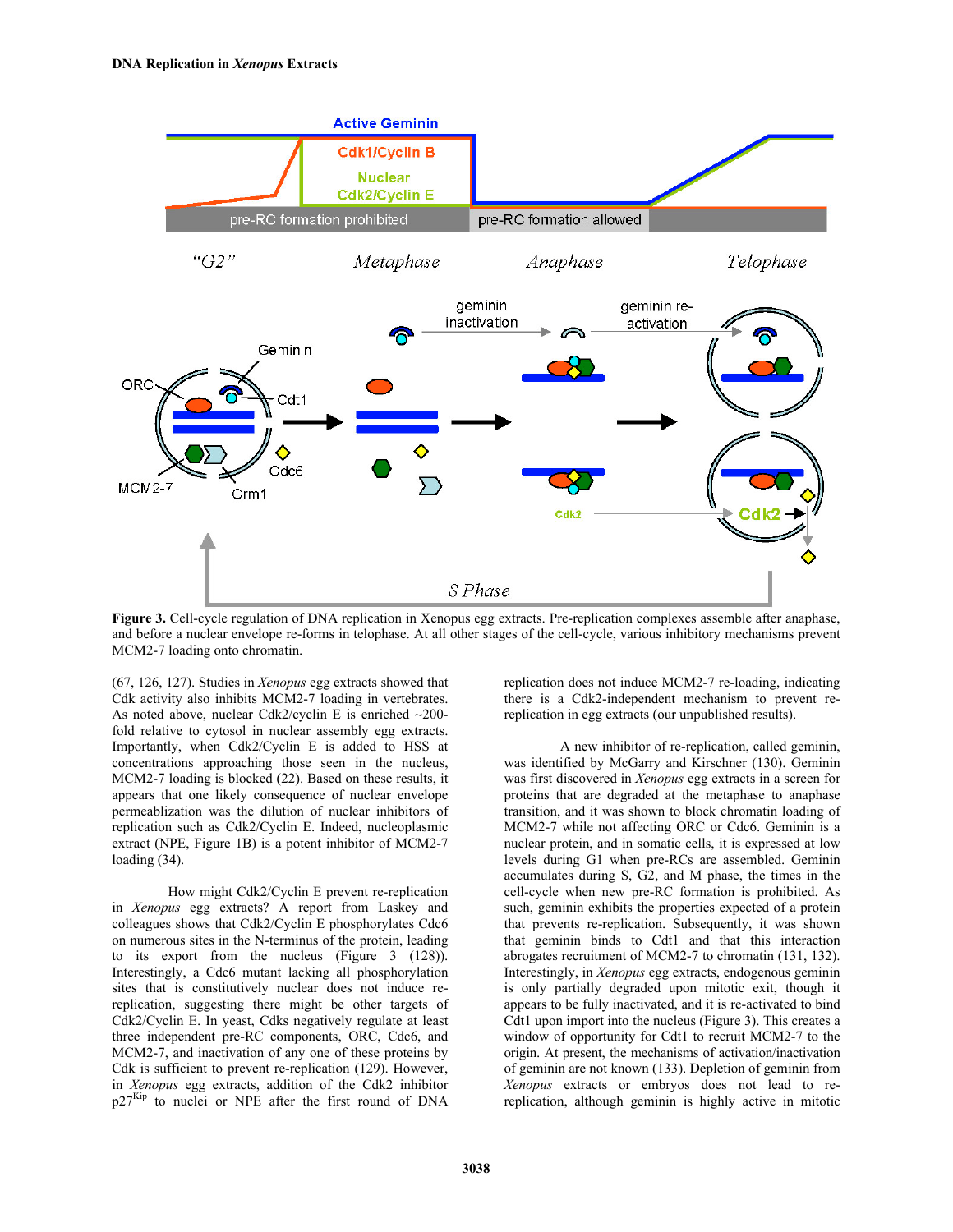extracts and within interphase nuclei (131, 133). Therefore, the lack of re-replication in geminin-depleted extracts and embryos most likely points to the existence of other factors, such as Cdk2/Cyclin E and Cdk1/Cyclin B, that are sufficient to prevent re-replication in the absence of geminin. Direct evidence for an involvement of geminin in preventing re-replication comes from studies in *Drosophila* where depletion of geminin from embryos or tissue culture cells results in detectible re-replication (134, 135).

Recently, the small GTPase Ran has been linked to the cell-cycle regulation of DNA replication (125). In the nucleus, Ran binds to GTP, whereas in the cytoplasm it binds to GDP, and these two forms of Ran control the association of nuclear transport cargo with importins and exportins (136). Yamaguchi and Newport (125) showed that maintaining high concentrations of Ran:GTP in the nucleus is critical to prevent re-replication. Cdk2/Cyclin E stimulates the formation of a Ran:GTP/Crm1/MCM2-7 complex, which prevents re-replication by sequestering free MCM2-7.

In summary, during the early embryonic cell cycles in *Xenopus*, pre-RCs are only able to form during a short temporal window (Figure 3). The window begins to open upon nuclear envelope breakdown when the Ran gradient is dissipated, Cdk2/Cyclin E is diluted, and Cdc6 regains access to the chromatin. However, these events are not sufficient to allow MCM2-7 loading, since inhibitory levels of Cdk1/Cyclin B and geminin are still present. These two inhibitors are inactivated when cells go through anaphase. Therefore, MCM2-7 loads onto chromatin in late anaphase. The permissive window for pre-RC formation closes again when the nuclear envelope reforms in telophase, as this leads to nuclear import of Cdk2, import and activation of geminin. Importantly, the high nuclear concentration of Cdk2/Cyclin E also stimulates initiation. Therefore, pre-RC assembly and replication initiation occur at mutually exclusive times during the cell cycle, insuring that each origin fires only once.

A theme that emerges from these studies is that multiple mechanisms have evolved to prevent rereplication. An important challenge that remains is to understand the relative importance of each mechanism and to determine if additional mechanisms exist. In addition, it will be important to determine how the regulation of DNA replication differs in embryonic and somatic tissues.

# **12. THE RANDOM COMPLETION PROBLEM**

Considering the characteristics of the early embryonic cell cycle, a dilemma arises with regard to how DNA replication is completed before mitosis (137, 138). The DNA replication fork moves at a rate of  $\sim 0.5$  kb/min, and S phase lasts about 20 minutes (9, 42). The replication fork is therefore able to travel a maximum of  $\sim$ 10 kb during S phase, and the maximum replicon size that can be duplicated by two converging replication forks is 20 kb. Although the average replicon size in pre-MBT *Xenopus* embryos and in egg extracts is roughly 10 kb, replication

initiation is sequence-independent. Therefore, assuming a completely random pattern of initiations, a Gaussian distribution of replicon sizes centered around 10 kb is expected, with a significant percentage of replicons being greater than 20 kb. Importantly, unreplicated DNA does not arrest the cell cycle during the early embryonic cell divisions (28, 29). As a result, any replicon greater than 20 kb is expected to cause cells to undergo anaphase with incompletely replicated DNA (mitotic catastrophe). The question of how DNA replication is completed before mitosis under these circumstances (sequence-independent replication initiation, short S phase, no S phase checkpoint), has been called the "random completion problem" (137).

There are several possible solutions. One is to maximize the amount of time that is available for DNA replication. A recent report shows that pre-RCs and nuclear envelopes form on individual chromosomes ("karyomeres"), allowing DNA replication to initiate on individual chromosomes in telophase before a complete nucleus has been assembled (139). This mechanism lengthens the time available for DNA replication relative to the total length of the cell cycle. Another solution is to insure that initiation events, while being random with respect to DNA sequence, are regularly spaced to maintain replicon size below 20 kb. Although the evidence is somewhat conflicting, it appears that the distribution of replicon sizes is not completely random, and this nonrandomness could be encoded by chromatin structure (8, 137). However, with ~300,000 initiation events per S phase, some replicons are likely to exceed 20 kb, and entering mitosis with *any* unreplicated DNA is a lethal event. A third possibility is that replicon size during S phase is flexible. Work from Hyrien and colleagues suggests that replicon sizes vary widely at the onset of S phase, but that the frequency of replication initiation increases later in S phase in regions containing unreplicated DNA (140, 141). This model was considered to be problematic because it cannot be anticipated where on the chromosome a high frequency of initiation events will be required and because of the strict injunction against *de novo* pre-RC formation once cells enter S phase (see last section). However, the recent finding that MCM complexes are widely distributed on chromatin in egg extracts renders the "flexible initiation" model possible ((65, 142). In the most extreme form of this model, the entire chromosome is coated with MCM2-7 complexes. If all of these complexes are initiation competent as the data suggests, then any significant portions of the chromosome that remain unreplicated late in S phase could sustain many closely spaced replication initiation events without violating any rules of the cell cycle. One can envision several ways in which initiation frequency is increased late in S phase. One possibility is that continuous import of Cdk2/Cyclin E makes initiation increasingly frequent. Another is that changes in chromosome structure that result from DNA replication make further initiation events more likely. In Section 7 above, we discussed the evidence that a large excess of replication competent MCM complexes are bound to chromatin in somatic cells. If this is the case, the purpose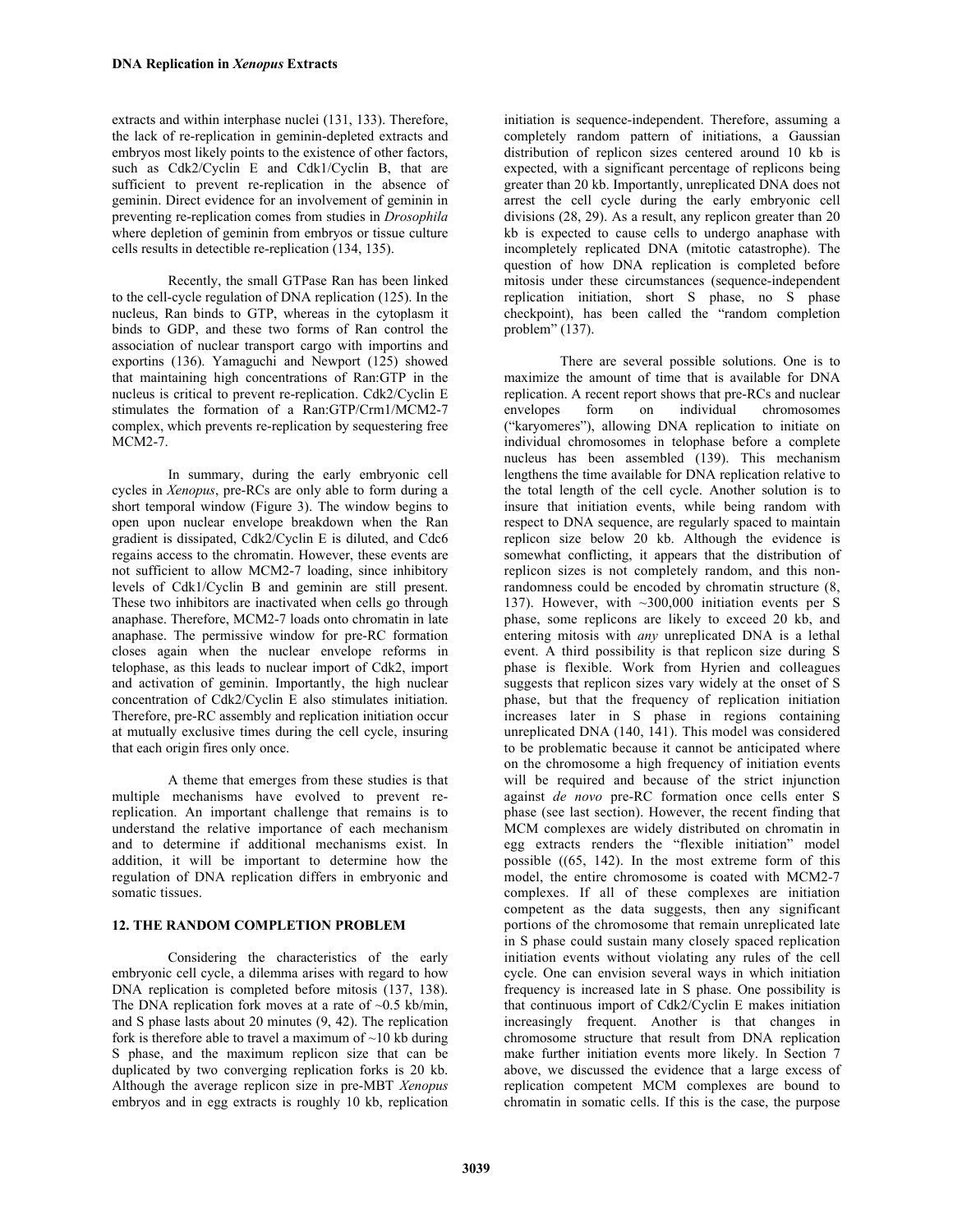may be to insure that each origin will undergo at least one replication initiation event.

### **13. CONCLUSIONS AND PERSPECTIVES**

The rapid embryonic cell cycles in *Xenopus* have evolved to generate a critical cell mass in a short time. However, we are still struggling to understand how mitotic catastrophes are prevented in these cell cycles because the time allotted for DNA replication is so brief and because they do not arrest in response to unreplicated DNA. Clearly, the solution lies in a fail-proof and extremely efficient mechanism of DNA replication. First, the activity of DNA replication factors such as Cdk2/Cyclin E is regulated through nuclear transport, which is more efficient and presumably more rapid than repeated cycles of protein synthesis and degradation, as seen in somatic cells. A second strategy involves the use of closely spaced DNA replication initiation events, as well as an apparently radical mechanism in which potential replication start sites, represented by MCM2-7 complexes, are spaced a few hundred base pairs apart, to be used as necessary. Third, *Xenopus* eggs contain a vast stockpile of DNA replication factors, which presumably results in optimal reaction kinetics. It is the latter property of unfertilized eggs that makes them such powerful tools for the biochemist. Together with data from other systems, experiments performed in egg extracts are helping to elucidate a highly-conserved biochemical machinery that underlies DNA replication initiation. The results show that to initiate DNA synthesis, at least 13 factors (including DNA polymerase  $α$ ) bind to chromatin in a highly ordered cascade where each new binding step generally depends on the preceding step. It is now clear that a major function of this intricate machinery is the recruitment and activation of the MCM2-7 complex. However, the specific roles that the various initiation factors play in this reaction remain obscure. In addition, it is unclear how many replication initiation factors still remain to be identified. Experiments in *Xenopus* egg extracts will undoubtedly continue to contribute to the elucidation of this fascinating problem.

### **14. ACKNOWLEDGEMENTS**

We thank Tatsuro Takahashi for helpful discussions, Christin Cvetic for comments on the manuscript, and Shou Waga and John Newport for communicating unpublished results. Work in our lab is supported by the National Institutes of Health (#GM62267), the American Cancer Society (#RSG CCG-106201), and a Burroughs Wellcome Career Award to J.W. E.A. is supported by a Howard Hughes Medical Institute pre-doctoral fellowship.

## **15. REFERENCES**

1. Bell, S.P. and A. Dutta: DNA replication in eukaryotic cells. *Annu Rev Biochem* 71, 333-74 (2002)

2. Diffley, J.F: Once and only once upon a time: specifying and regulating origins of DNA replication in eukaryotic

cells. *Genes Dev* 10, 22, 2819-30 (1996)

3. Blow, J.J. and R.A. Laskey: Initiation of DNA replication in nuclei and purified DNA by a cell-free extract of Xenopus eggs. *Cell* 47, 4, 577-87 (1986)

4. Newport, J: Nuclear reconstitution *in vitro*: stages of assembly around protein-free DNA. *Cell* 48, 2, 205-17 (1987)

5. Ferrell, J.E., Jr: Xenopus oocyte maturation: new lessons from a good egg. *Bioessays* 21, 10, 833-42 (1999)

6. Newport, J. and M. Kirschner: A major developmental transition in early Xenopus embryos: II. Control of the onset of transcription. *Cell* 30, 3, 687-96 (1982)

7. Newport, J. and M. Kirschner: A major developmental transition in early Xenopus embryos: I. characterization and timing of cellular changes at the midblastula stage. *Cell* 30, 3, 675-86 (1982)

8. Hyrien, O. and M. Mechali: Chromosomal replication initiates and terminates at random sequences but at regular intervals in the ribosomal DNA of Xenopus early embryos. *Embo J* 12, 12, 4511-20 (1993)

9. Callan, H.G.: Replication of DNA in the chromosomes of eukaryotes. *Proc R Soc Lond B Biol Sci* 181, 62, 19-41 (1972)

10. Huberman, J.A. and A.D. Riggs: On the mechanism of DNA replication in mammalian chromosomes. *J Mol Biol* 32, 2, 327-41 (1968)

11. Hyrien, O., C. Maric, and M. Mechali: Transition in specification of embryonic metazoan DNA replication origins. *Science* 270, 5238, 994-7 (1995)

12. Walter, J. and J.W. Newport: Regulation of replicon size in Xenopus egg extracts. *Science* 275, 5302, 993-5 (1997)

13. Sibon, O.C., V.A. Stevenson, and W.E. Theurkauf: DNA-replication checkpoint control at the Drosophila midblastula transition. *Nature* 388, 6637, 93-7 (1997)

14. Shermoen, A.W. and P.H. O'Farrell: Progression of the cell cycle through mitosis leads to abortion of nascent transcripts. *Cell* 67, 2, 303-10 (1991)

15. Smythe, C. and J.W. Newport: Systems for the study of nuclear assembly, DNA replication, and nuclear breakdown in Xenopus laevis egg extracts. *Methods Cell Biol* 35, 449- 68 (1991)

16. Murray, A.W: Cell cycle extracts. *Methods Cell Biol* 36, 581-605 (1991)

17. Leno, G.H. and R.A. Laskey: DNA replication in cellfree extracts from Xenopus laevis. *Methods Cell Biol* 36, 561-79 (1991)

18. Philpott, A., G.H. Leno, and R.A. Laskey: Sperm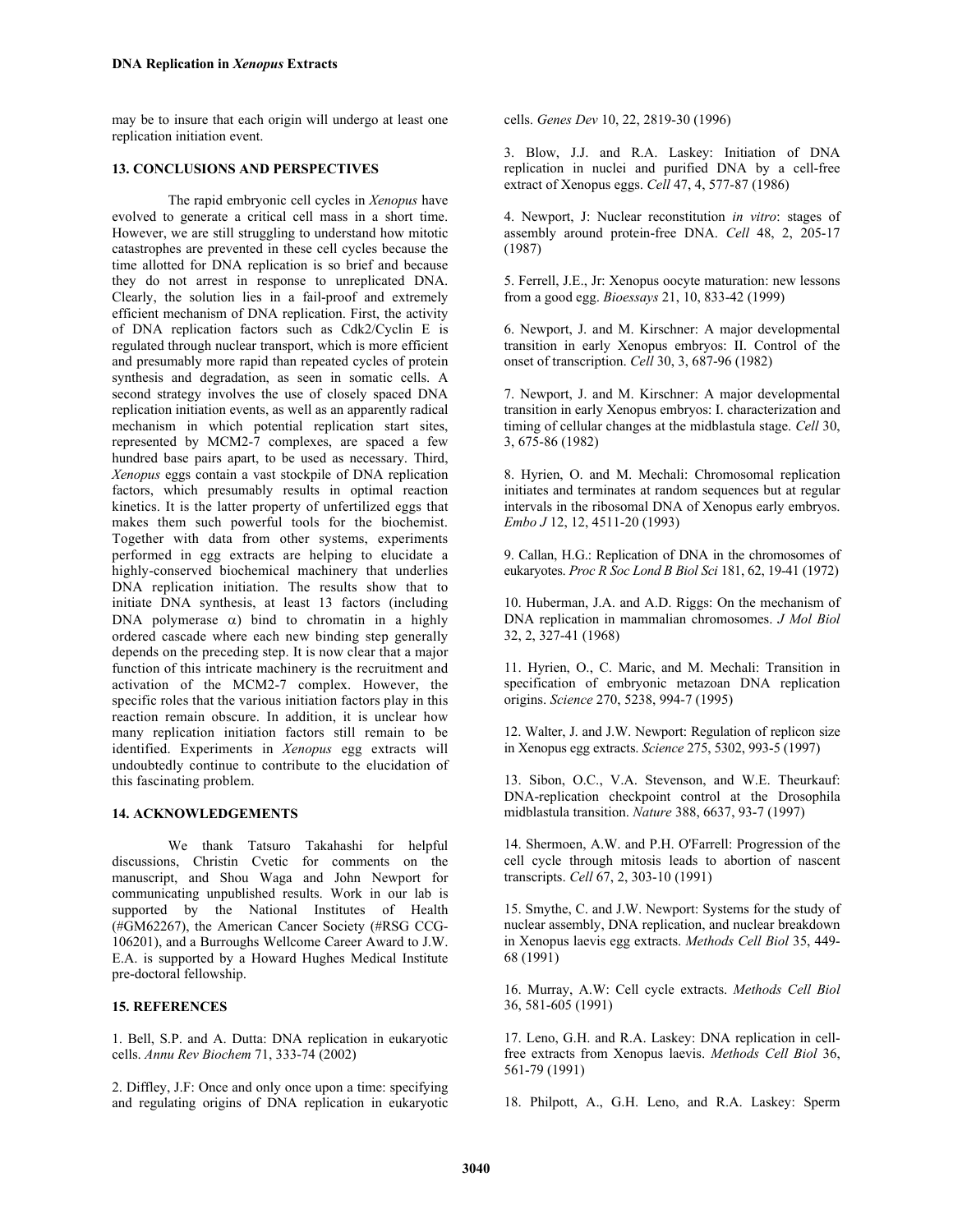decondensation in Xenopus egg cytoplasm is mediated by nucleoplasmin. *Cell* 65, 4, 569-78 (1991)

19. Forbes, D. J: Structure and function of the nuclear pore complex. *Annu Rev Cell Biol* 8, 495-527 (1992)

20. Cox, L.S: DNA replication in cell-free extracts from Xenopus eggs is prevented by disrupting nuclear envelope function. *J Cell Sci* 101, Pt 1, 43-53 (1992)

21. Hughes, M: The role of the ran GTPase in nuclear assembly and DNA replication: characterisation of the effects of Ran mutants. *J Cell Sci* 111, Pt 20, 3017-26 (1998)

22. Hua, X.H., H. Yan, and J. Newport: A role for Cdk2 kinase in negatively regulating DNA replication during S phase of the cell cycle. *J Cell Biol* 137, 1, 183-92 (1997)

23. Murray, A.W. and M.W. Kirschner: Cyclin synthesis drives the early embryonic cell cycle. *Nature* 339, 6222, 275-80 (1989)

24. Hutchison, C.J: Periodic DNA synthesis in cell-free extracts of Xenopus eggs. *Embo J* 6, 7, 2003-10 (1987)

25. Lohka, M.J. and Y. Masui: Formation *in vitro* of sperm pronuclei and mitotic chromosomes induced by amphibian ooplasmic components. *Science* 220, 4598, 719-21 (1983)

26. Murray, A.W., M.J. Solomon, and M.W. Kirschner: The role of cyclin synthesis and degradation in the control of maturation promoting factor activity. *Nature* 339, 6222, 280-6 (1989)

27. Dasso, M. and J.W. Newport: Completion of DNA replication is monitored by a feedback system that controls the initiation of mitosis *in vitro*: studies in Xenopus. *Cell* 61, 5, 811-23 (1990)

28. Hara, K., P. Tydeman, and M. Kirschner: A cytoplasmic clock with the same period as the division cycle in Xenopus eggs. *Proc Natl Acad Sci USA* 77, 1, 462-6 (1980)

29. Kimelman, D., M. Kirschner, and T. Scherson: The events of the midblastula transition in Xenopus are regulated by changes in the cell cycle. *Cell* 48, 3, 399-407 (1987)

30. Moore, J.D., S. Kornbluth, and T. Hunt: Identification of the nuclear localization signal in Xenopus cyclin e and analysis of its role in replication and mitosis. *Mol Biol Cell* 13, 12, 4388-400 (2002)

31. Newport, J.W., K.L. Wilson, and W.G. Dunphy: A lamin-independent pathway for nuclear envelope assembly. *J Cell Biol* 111, 6 Pt 1, 2247-59 (1990)

32. Spann, T.P: Disruption of nuclear lamin organization alters the distribution of replication factors and inhibits DNA synthesis. *J Cell Biol* 136, 6, 1201-12 (1997)

33. Ellis, D.J: GST-lamin fusion proteins act as dominant

negative mutants in Xenopus egg extract and reveal the function of the lamina in DNA replication. *J Cell Sci* 110 Pt 20, 2507-18 (1997)

34. Walter, J., L. Sun, and J. Newport: Regulated chromosomal DNA replication in the absence of a nucleus. *Mol Cell* 1, 4, 519-29 (1998)

35. Wohlschlegel, J.A: Xenopus mcm10 binds to origins of DNA replication after mcm2-7 and stimulates origin binding of cdc45. *Mol Cell* 9, 2, 233-40 (2002)

36. Prokhorova, T.A: DNA replication of mitotic chromatin in Xenopus egg extracts. *Proc Natl Acad Sci USA* 100, 23, 13241-6 (2003)

37. Walter, J.C: Evidence for sequential action of cdc7 and cdk2 protein kinases during initiation of DNA replication in Xenopus egg extracts. *J Biol Chem* 275, 50, 39773-8 (2000)

38. Jacob, F., J. Brenner, and F. Cuzin: On the regulation of DNA replication in bacteria. *Cold Spring Harb Symp Quant Biol* 28, 329-348 (1963)

39. Bell, S.P. and B. Stillman: ATP-dependent recognition of eukaryotic origins of DNA replication by a multiprotein complex (see comments). *Nature* 357, 6374, 128-34 (1992)

40. Mechali, M. and S. Kearsey: Lack of specific sequence requirement for DNA replication in Xenopus eggs compared with high sequence specificity in yeast. *Cell* 38, 1, 55-64 (1984)

41. Harland, R.M. and R.A. Laskey: Regulated replication of DNA microinjected into eggs of Xenopus laevis. *Cell* 21, 3, 761-71 (1980)

42. Mahbubani, H.M: DNA replication initiates at multiple sites on plasmid DNA in Xenopus egg extracts. *Nucleic Acids Res* 20, 7, 1457-62 (1992)

43. Hyrien, O. and M. Mechali: Plasmid replication in Xenopus eggs and egg extracts: a 2D gel electrophoretic analysis. *Nucleic Acids Res* 20, 7, 1463-9 (1992)

44. Carpenter, P.B., P.R. Mueller, and W.G. Dunphy: Role for a Xenopus Orc2-related protein in controlling DNA replication. *Nature* 379, 6563, 357-60 (1996)

45. Kong, D., T.R. Coleman, and M.L. DePamphilis: Xenopus origin recognition complex (ORC) initiates DNA replication preferentially at sequences targeted by Schizosaccharomyces pombe ORC. *Embo J* 22, 13, 3441- 3450 (2003)

46. Gilbert, D.M: Making sense of eukaryotic DNA replication origins. *Science* 294, 5540, 96-100 (2001)

47. Keller, C: The origin recognition complex marks a replication origin in the human TOP1 gene promoter. *J Biol*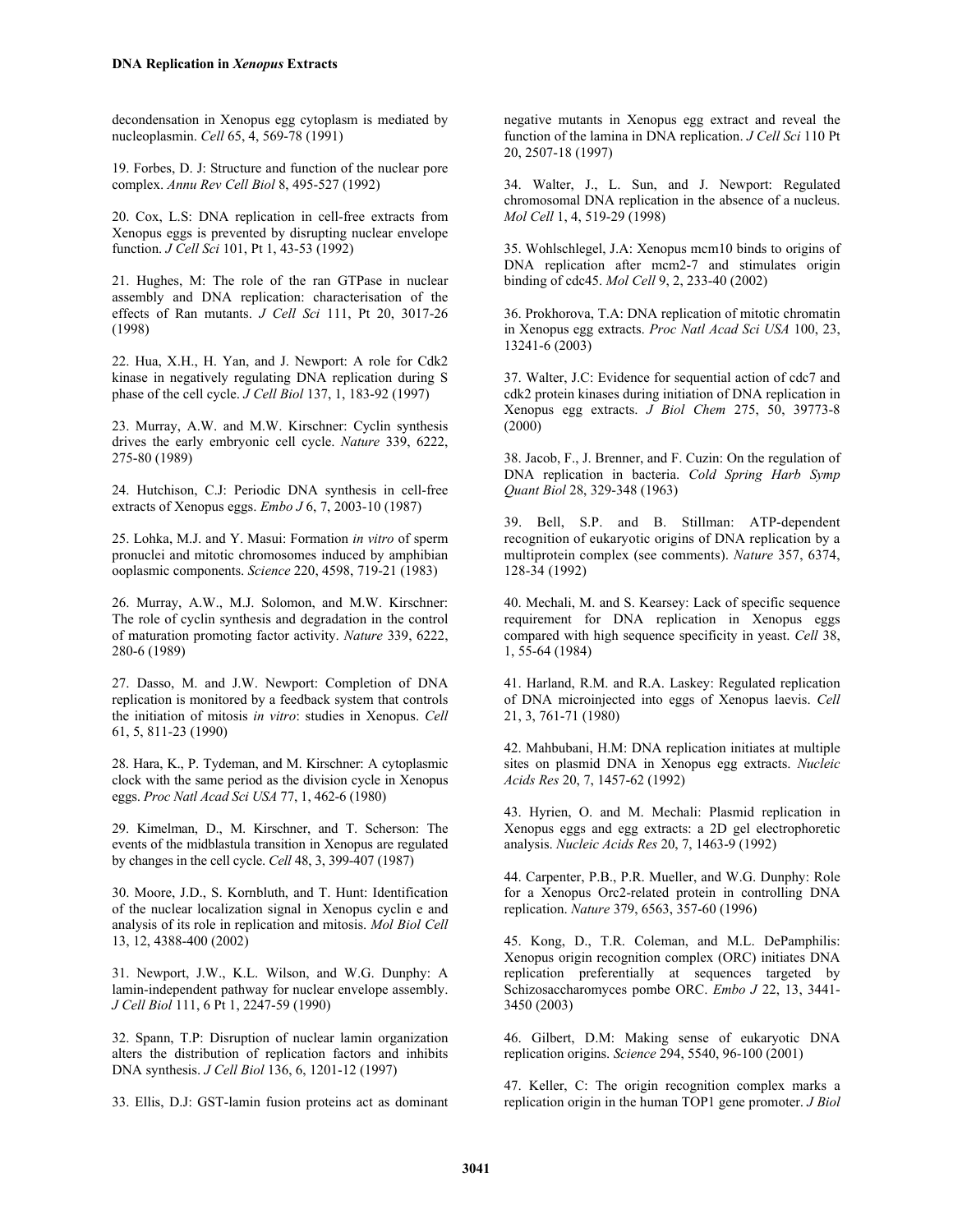*Chem* 277, 35, 31430-40 (2002)

48. Ladenburger, E.M., C. Keller, and R. Knippers: Identification of a binding region for human origin recognition complex proteins 1 and 2 that coincides with an origin of DNA replication. *Mol Cell Biol* 22, 4, 1036-48 (2002)

49. Vashee, S: Sequence-independent DNA binding and replication initiation by the human origin recognition complex. *Genes Dev* 17, 15, 1894-908 (2003)

50. Krysan, P.J., J.G. Smith, and M.P. Calos: Autonomous replication in human cells of multimers of specific human and bacterial DNA sequences. *Mol Cell Biol* 13, 5, 2688-96 (1993)

51. Coleman, T.R., P.B. Carpenter, and W.G. Dunphy: The Xenopus Cdc6 protein is essential for the initiation of a single round of DNA replication in cell-free extracts. *Cell* 87, 1, 53-63 (1996)

52. Rowles, A: Interaction between the origin recognition complex and the replication licensing system in Xenopus. *Cell* 87, 2, 287-96 (1996)

53. Romanowski, P: The Xenopus origin recognition complex is essential for DNA replication and MCM binding to chromatin. *Curr Biol* 6, 11, 1416-25 (1996)

54. Maiorano, D., J. Moreau, and M. Mechali: XCDT1 is required for the assembly of pre-replicative complexes in Xenopus laevis (see comments). *Nature* 404, 6778, 622-5 (2000)

55. Gillespie, P.J., A. Li, and J.J. Blow: Reconstitution of licensed replication origins on Xenopus sperm nuclei using purified proteins. *BMC Biochem* 2, 1, 15 (2001)

56. Zhang, Y: Noc3p, a bHLH protein, plays an integral role in the initiation of DNA replication in budding yeast. *Cell* 109, 7, 849-60 (2002)

57. Hua, X.H. and J. Newport: Identification of a preinitiation step in DNA replication that is independent of origin recognition complex and cdc6, but dependent on cdk2. *J Cell Biol* 140, 2, 271-81 (1998)

58. Rowles, A., S. Tada, and J.J. Blow: Changes in association of the Xenopus origin recognition complex with chromatin on licensing of replication origins. *J Cell Sci* 112, Pt 12, 2011-8 (1999)

59. Shimada, K., P. Pasero, and S.M. Gasser: ORC and the intra-S-phase checkpoint: a threshold regulates Rad53p activation in S phase. *Genes Dev* 16, 24, 3236-52 (2002)

60. Labib, K. and J.F. Diffley: Is the MCM2-7 complex the eukaryotic DNA replication fork helicase? *Curr Opin Genet Dev* 11, 1, 64-70 (2001)

61. Walter, J. and J. Newport: Initiation of eukaryotic DNA

replication: origin unwinding and sequential chromatin association of Cdc45, RPA, and DNA polymerase alpha. *Mol Cell* 5, 4, 617-27 (2000)

62. Mimura, S: Central role for cdc45 in establishing an initiation complex of DNA replication in Xenopus egg extracts. *Genes Cells* 5, 6, 439-52 (2000)

63. Masuda, T., S. Mimura, and H. Takisawa: CDK- and Cdc45-dependent priming of the MCM complex on chromatin during S-phase in Xenopus egg extracts: possible activation of MCM helicase by association with Cdc45. *Genes Cells* 8, 2, 145-61 (2003)

64. Mahbubani, H.M: Cell cycle regulation of the replication licensing system: involvement of a Cdkdependent inhibitor. *J Cell Biol* 136, 1, 125-35 (1997)

65. Edwards, M.C: MCM2-7 complexes bind chromatin in a distributed pattern surrounding ORC in Xenopus egg extracts. *J Biol Chem* 277, 36, 33049-33057 (2002)

66. Aparicio, O.M., D.M. Weinstein, and S.P. Bell: Components and dynamics of DNA replication complexes in S. cerevisiae: redistribution of MCM proteins and Cdc45p during S phase. *Cell* 91, 1, 59-69 (1997)

67. Tanaka, T., D. Knapp, and K. Nasmyth: Loading of an Mcm protein onto DNA replication origins is regulated by Cdc6p and CDKs. *Cell* 90, 4, 649-60 (1997)

68. Richter, A. and R. Knippers: High-molecular-mass complexes of human minichromosome-maintenance proteins in mitotic cells. *Eur J Biochem* 247, 1, 136-41  $(1997)$ 

69. Dimitrova, D.S: Mcm2, but not RPA, is a component of the mammalian early G1-phase prereplication complex. *J Cell Biol* 146, 4, 709-22 (1999)

70. Krude, T: Human replication proteins hCdc21, hCdc46 and P1Mcm3 bind chromatin uniformly before S-phase and are displaced locally during DNA replication. *J Cell Sci* 109, Pt 2, 309-18 (1996)

71. Todorov, I.T., A. Attaran, and S.E. Kearsey: BM28, a human member of the MCM2-3-5 family, is displaced from chromatin during DNA replication. *J Cell Biol* 129, 6, 1433-45 (1995)

72. Ritzi, M: Human minichromosome maintenance proteins and human origin recognition complex 2 protein on chromatin. *J Biol Chem* 273, 38, 24543-9 (1998)

73. Klemm, R.D., R.J. Austin, and S.P. Bell: Coordinate binding of ATP and origin DNA regulates the ATPase activity of the origin recognition complex. *Cell* 88, 4, 493- 502 (1997)

74. Perkins, G. and J.F. Diffley: Nucleotide-dependent prereplicative complex assembly by Cdc6p, a homolog of eukaryotic and prokaryotic clamp-loaders. *Mol Cell* 2, 1,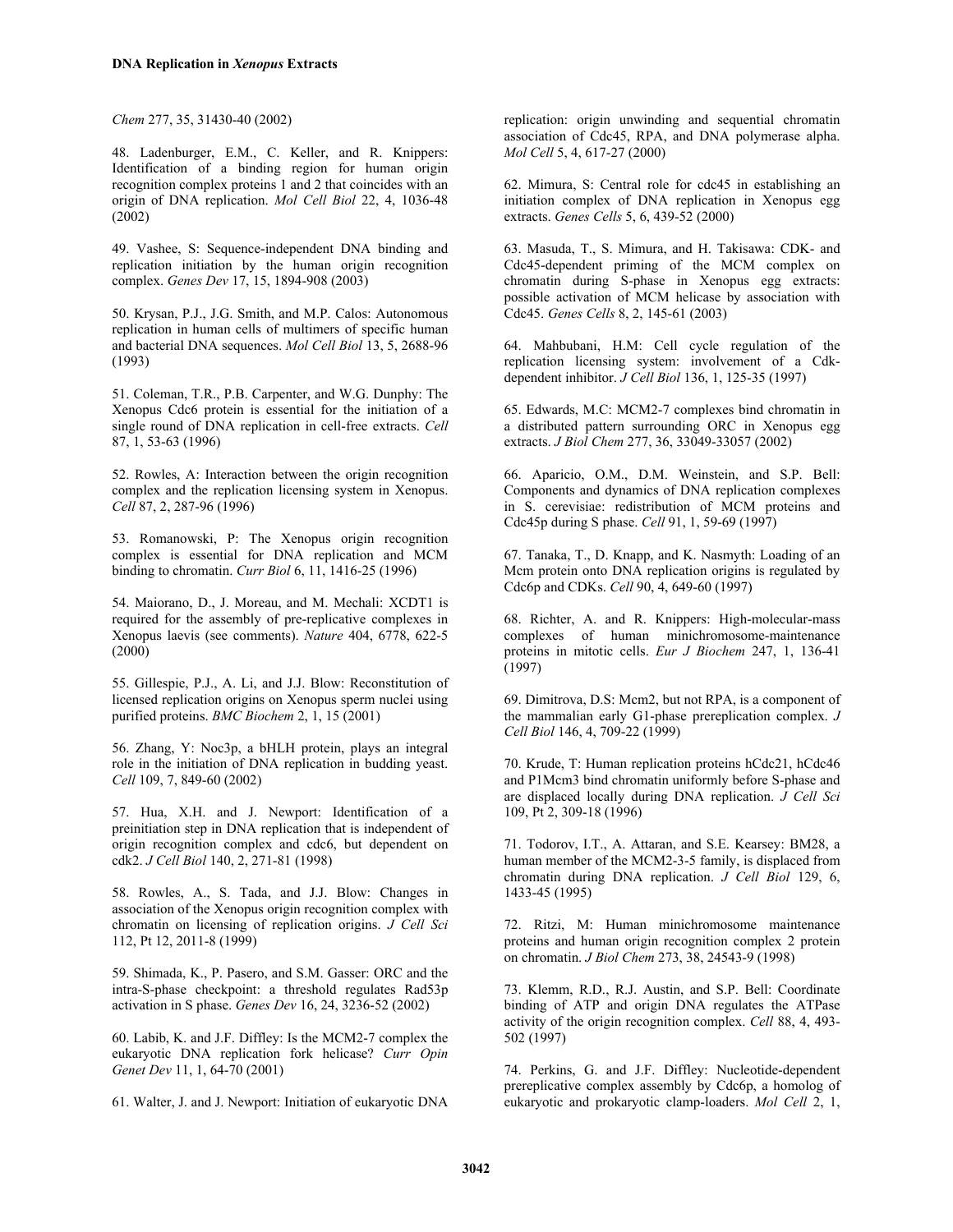### 23-32 (1998)

75. Frolova, N.S: Xenopus Cdc6 performs separate functions in initiating DNA replication. *Mol Biol Cell* 13, 4, 1298-312 (2002)

76. Kubota, Y: A novel ring-like complex of Xenopus proteins essential for the initiation of DNA replication. *Genes Dev* 17, 9, 1141-52 (2003)

77. Zou, L. and B. Stillman: Formation of a preinitiation complex by S-phase cyclin CDK-dependent loading of Cdc45p onto chromatin. *Science* 280, 5363, 593-6 (1998)

78. Homesley, L: Mcm10 and the MCM2-7 complex interact to initiate DNA synthesis and to release replication factors from origins. *Genes Dev* 14, 8, 913-926 (2000)

79. Izumi, M., F. Yatagai, and F. Hanaoka: Cell cycledependent proteolysis and phosphorylation of human Mcm10. *J Biol Chem* 276, 51, 48526-31 (2001)

80. Gregan, J: A yeast model for the study of human DFNA5, a gene mutated in nonsyndromic hearing impairment. *Biochim Biophys Acta* 1638, 2, 179-86 (2003)

81. Lee, J.K., Y.S. Seo, and J. Hurwitz: The Cdc23 (Mcm10) protein is required for the phosphorylation of minichromosome maintenance complex by the Dfp1-Hsk1 kinase. *Proc Natl Acad Sci USA* 100, 5, 2334-9 (2003)

82. Jares, P. and J.J. Blow: Xenopus cdc7 function is dependent on licensing but not on XORC, XCdc6, or CDK activity and is required for XCdc45 loading. *Genes Dev* 14, 12, 1528-40 (2000)

83. Costanzo, V: An ATR- and Cdc7-dependent DNA damage checkpoint that inhibits initiation of DNA replication. *Mol Cell* 11, 1, 203-13 (2003)

84. Furukohri, A: Identification and characterization of a Xenopus homolog of Dbf4, a regulatory subunit of the Cdc7 protein kinase required for the initiation of DNA replication. *J Biochem* (Tokyo) 134, 3, 447-57 (2003)

85. Hardy, C.F: mcm5/cdc46-bob1 bypasses the requirement for the S phase activator Cdc7p. *Proc Natl Acad Sci USA* 94, 7, 3151-5 (1997)

86. Sclafani, R.A: Cdc7p-Dbf4p becomes famous in the cell cycle. *J Cell Sci* 113, Pt 12, 2111-2117 (2000)

87. Nougarede, R: Hierarchy of S-Phase-Promoting Factors: Yeast Dbf4-Cdc7 Kinase Requires Prior S-Phase Cyclin-Dependent Kinase Activation. *Mol Cell Biol* 20, 11, 3795-3806 (2000)

88. Geraghty, D.S: Premature Structural Changes at Replication Origins in a Yeast MCM Mutant. *J Biol Chem* (2000)

89. Hashimoto, Y. and H. Takisawa: Xenopus Cut5 is

essential for a CDK-dependent process in the initiation of DNA replication. *Embo J* 22, 10, 2526-35 (2003)

90. Van Hatten, R.A: The Xenopus Xmus101 protein is required for the recruitment of Cdc45 to origins of DNA replication. *J Cell Biol* 159, 4, 541-7 (2002)

91. Masumoto, H., A. Sugino, and H. Araki: Dpb11 controls the association between DNA polymerases alpha and epsilon and the autonomously replicating sequence region of budding yeast. *Mol Cell Biol* 20, 8, 2809-17 (2000)

92. Fang, F. and J.W. Newport: Evidence that the G1-S and G2-M transitions are controlled by different cdc2 proteins in higher eukaryotes. *Cell* 66, 4, 731-742 (1991)

93. Jackson, P.K: Early events in DNA replication require cyclin E and are blocked by p21CIP1. *J Cell Biol* 130, 4, 755-69 (1995)

94. Strausfeld, U.P: Both cyclin A and cyclin E have Sphase promoting (SPF) activity in Xenopus egg extracts. *J Cell Sci* 109, Pt 6, 1555-63 (1996)

95. Chevalier, S: Both cdc2 and cdk2 promote S phase initiation in Xenopus egg extracts. *J Cell Sci* 108, Pt 5, 1831-41 (1995)

96. Moore, J.D., J.A. Kirk, and T. Hunt: Unmasking the Sphase-promoting potential of cyclin B1. *Science* 300, 5621, 987-90 (2003)

97. Strausfeld, U.P: Cip1 blocks the initiation of DNA replication in Xenopus extracts by inhibition of cyclindependent kinases. *Curr Biol* 4, 10, 876-83 (1994)

98. Masumoto, H: S-Cdk-dependent phosphorylation of Sld2 essential for chromosomal DNA replication in budding yeast. *Nature* 415, 6872, 651-5 (2002)

99. Noguchi, E: CDK phosphorylation of Drc1 regulates DNA replication in fission yeast. *Curr Biol* 12, 7, 599-605 (2002)

100. Takayama, Y: GINS, a novel multiprotein complex required for chromosomal DNA replication in budding yeast. *Genes Dev* 17, 9, 1153-65 (2003)

101. Nakajima, R. and H. Masukata: SpSld3 is required for loading and maintenance of SpCdc45 on chromatin in DNA replication in fission yeast. *Mol Biol Cell* 13, 5, 1462-72 (2002)

102. Kamimura, Y: Sld3, which interacts with Cdc45 (Sld4), functions for chromosomal DNA replication in Saccharomyces cerevisiae. *Embo J* 20, 8, 2097-107 (2001)

103. Tercero, J.A., K. Labib, and F.X.D. J: DNA synthesis at individual replication forks requires the essential initiation factor Cdc45p. *Embo J* 19, 9, 2082-2093 (2000)

104. Costanzo, V: Reconstitution of an ATM-dependent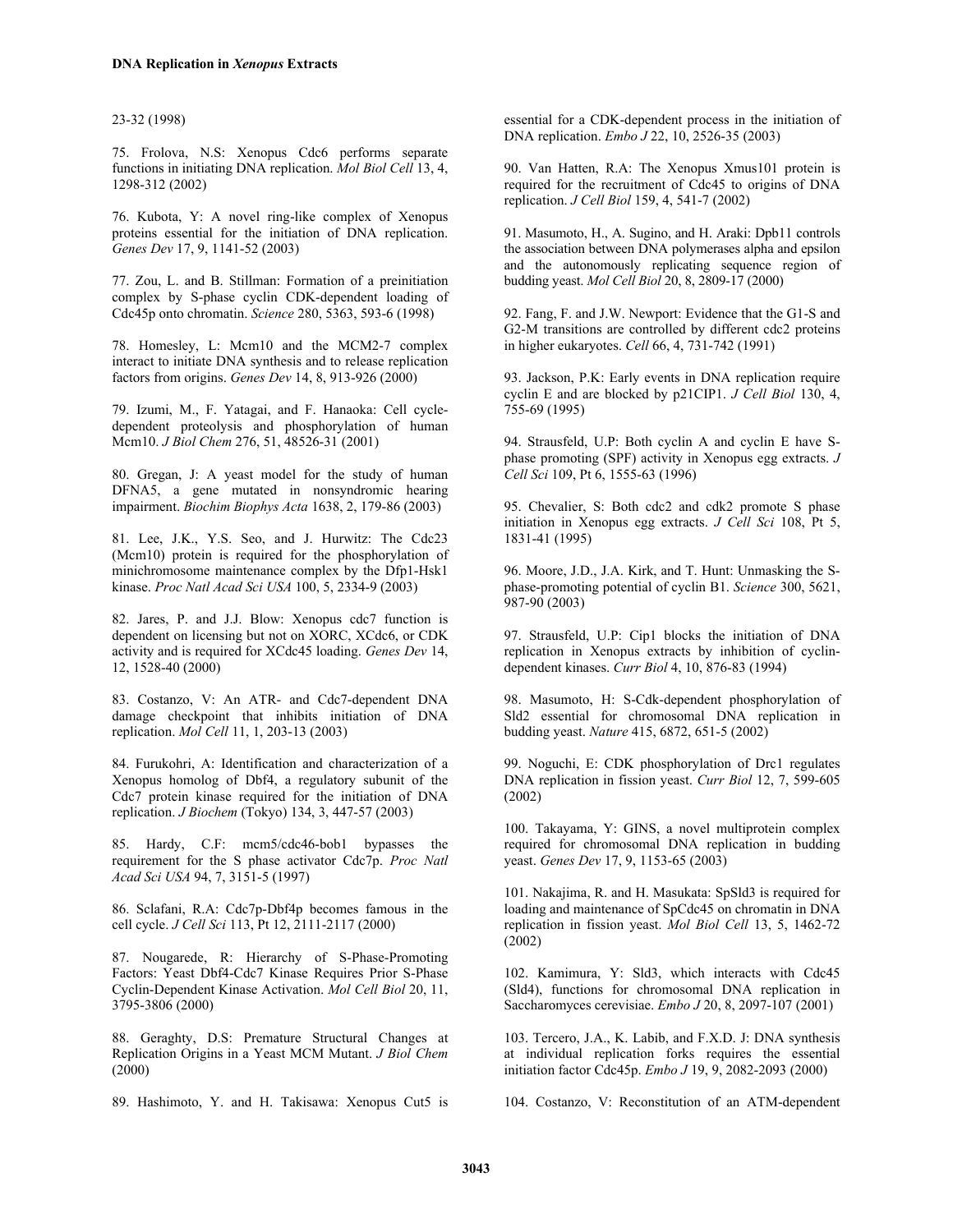checkpoint that inhibits chromosomal DNA replication following DNA damage. *Mol Cell* 6, 3, 649-59 (2000)

105. Falck, J: The DNA damage-dependent intra-S phase checkpoint is regulated by parallel pathways. *Nat Genet* 30, 3, 290-4 (2002)

106. Fletcher, R.J: The structure and function of MCM from archaeal M. Thermoautotrophicum. *Nat Struct Biol* 10, 3, 160-7 (2003)

107. Schwacha, A. and S.P. Bell: Interactions between two catalytically distinct MCM subgroups are essential for coordinated ATP hydrolysis and DNA replication. *Mol Cell* 8, 5, 1093-104 (2001)

108. Laskey, R.A. and M.A. Madine: A rotary pumping model for helicase function of MCM proteins at a distance from replication forks. *EMBO Rep* 4, 1, 26-30 (2003)

109. Wessel, R., J. Schweizer, and H. Stahl: Simian virus 40 T-antigen DNA helicase is a hexamer which forms a binary complex during bidirectional unwinding from the viral origin of DNA replication. *J Virol* 66, 2, 804-15 (1992)

110. Li, D: Structure of the replicative helicase of the oncoprotein SV40 large tumour antigen. *Nature* 423, 6939, 512-8 (2003)

111. Waga, S. and B. Stillman: The DNA replication fork in eukaryotic cells. *Annual Review of Biochemistry* 67, 721- 751 (1998)

112. Mimura, S. and H. Takisawa: Xenopus Cdc45-dependent loading of DNA polymerase alpha onto chromatin under the control of S-phase Cdk. *Embo J* 17, 19, 5699-707 (1998)

113. Kukimoto, I., H. Igaki, and T. Kanda: Human CDC45 protein binds to minichromosome maintenance 7 protein and the p70 subunit of DNA polymerase alpha. *Eur J Biochem* 265, 3, 936-43 (1999)

114. Michael, W.M: Activation of the DNA Replication Checkpoint Through RNA Synthesis by Primase. *Science* 289, 5487, 2133-2137 (2000)

115. Waga, S., G. Bauer, and B. Stillman: Reconstitution of complete SV40 DNA replication with purified replication factors. *J Biol Chem* 269, 14, 10923-34 (1994)

116. Dua, R., D.L. Levy, and J.L. Campbell: Analysis of the essential functions of the C-terminal protein/protein interaction domain of Saccharomyces cerevisiae pol epsilon and its unexpected ability to support growth in the absence of the DNA polymerase domain. *J Biol Chem* 274, 32, 22283-8 (1999)

117. Kesti, T: DNA polymerase epsilon catalytic domains are dispensable for DNA replication, DNA repair, and cell viability. *Mol Cell* 3, 5, 679-85 (1999)

118. Waga, S: DNA polymerase varepsilon is required for

coordinated and efficient chromosomal DNA replication in Xenopus egg extracts. *Proc Natl Acad Sci USA* 10, 10  $(2001)$ 

119. Blow, J.J. and R.A. Laskey: A role for the nuclear envelope in controlling DNA replication within the cell cycle. *Nature* 332, 6164, 546-8 (1988)

120. Tye, B.-K: The MCM2-3-5 proteins: are they replication licensing factors? *Trends in Cell Biology* 4, 5, 160-166 (1994)

121. Madine, M.A: MCM3 complex required for cell cycle regulation of DNA replication in vertebrate cells (see comments). *Nature* 375, 6530, 421-4 (1995)

122. Kubota, Y: Identification of the yeast MCM3-related protein as a component of Xenopus DNA replication licensing factor. *Cell* 81, 4, 601-9 (1995)

123. Chong, J.P: Purification of an MCM-containing complex as a component of the DNA replication licensing system (see comments). *Nature* 375, 6530, 418-21 (1995)

124. Madine, M.A: The nuclear envelope prevents reinitiation of replication by regulating the binding of MCM3 to chromatin in Xenopus egg extracts. *Curr Biol* 5, 11, 1270-9 (1995)

125. Yamaguchi, R. and J. Newport: A role for Ran-GTP and Crm1 in blocking re-replication. *Cell* 113, 1, 115-25 (2003)

126. Dahmann, C., J.F. Diffley, and K.A. Nasmyth: Sphase-promoting cyclin-dependent kinases prevent rereplication by inhibiting the transition of replication origins to a pre-replicative state. *Curr Biol* 5, 11, 1257-69 (1995)

127. Broek, D: Involvement of p34cdc2 in establishing the dependency of S phase on mitosis. *Nature* 349, 6308, 388- 393 (1991)

128. Pelizon, C: Unphosphorylatable mutants of Cdc6 disrupt its nuclear export but still support DNA replication once per cell cycle. *Genes Dev* 14, 19, 2526-2533 (2000)

129. Nguyen, V.Q., C. Co, and J.J. Li: Cyclin-dependent kinases prevent DNA re-replication through multiple mechanisms. *Nature* 411, 6841, 1068-73 (2001)

130. McGarry, T.J. and M.W. Kirschner: Geminin, an inhibitor of DNA replication, is degraded during mitosis. *Cell* 93, 6, 1043-53 (1998)

131. Tada, S: Repression of origin assembly in metaphase depends on inhibition of RLF-B/Cdt1 by geminin. *Nat Cell Biol* 3, 2, 107-13 (2001)

132. Wohlschlegel, J.A: Inhibition of eukaryotic DNA replication by geminin binding to cdt1. *Science* 290, 5500, 2309-12 (2000)

133. Hodgson, B: Geminin Becomes Activated as an